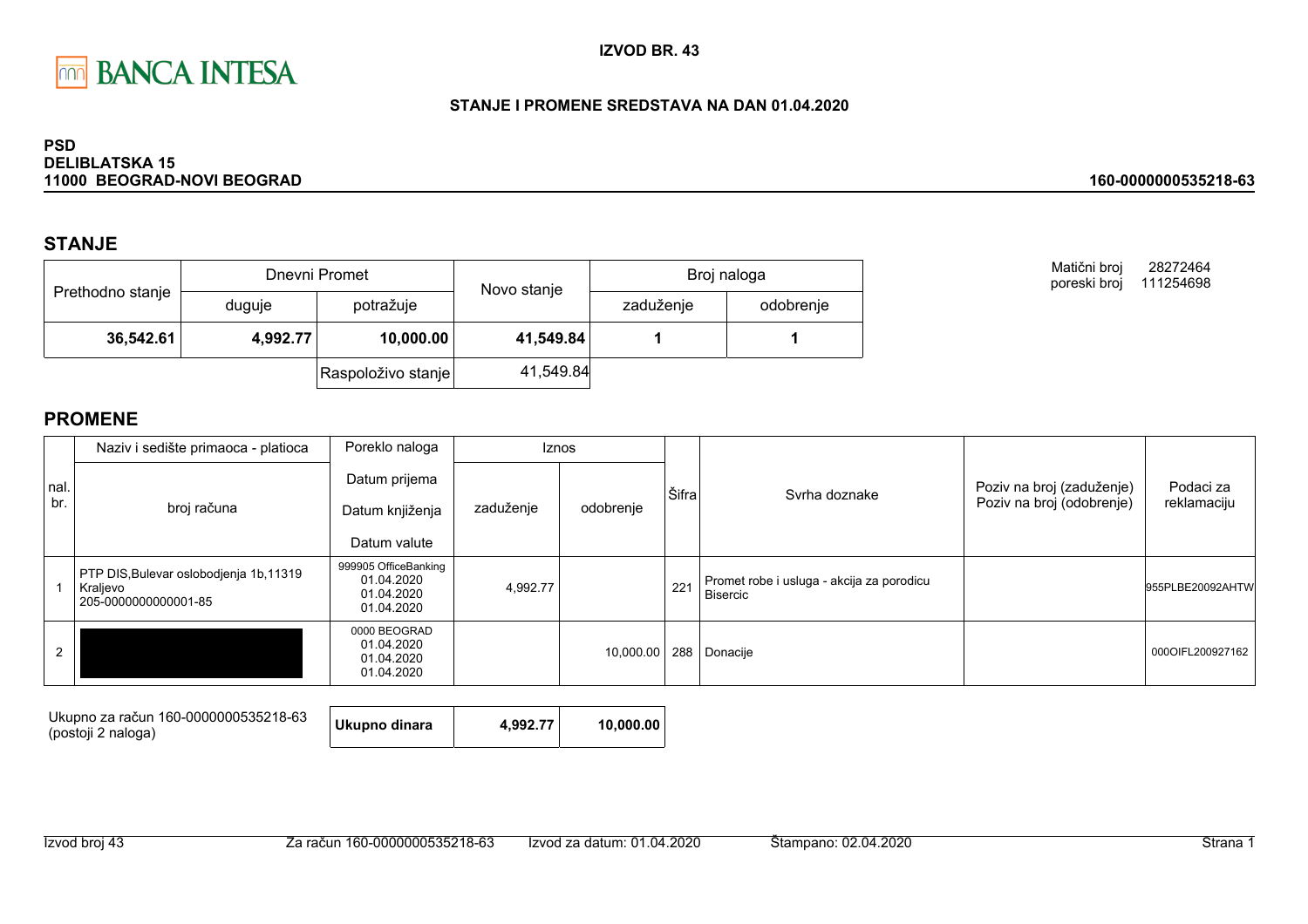

### STANJE I PROMENE SREDSTAVA NA DAN 02.04.2020

#### **PSD DELIBLATSKA 15** 11000 BEOGRAD-NOVI BEOGRAD

### **STANJE**

|                  |        | Dnevni Promet            |           | Broj naloga |  |  |
|------------------|--------|--------------------------|-----------|-------------|--|--|
| Prethodno stanje | duguje | Novo stanje<br>potražuje | zaduženje | odobrenje   |  |  |
| 41,549.84        | 0.00   | 72.32                    | 41,622.16 |             |  |  |
|                  |        | Raspoloživo stanje       | 41,622.16 |             |  |  |

Matični broj 28272464 poreski broj 111254698

160-0000000535218-63

|             | Naziv i sedište primaoca - platioca<br>Poreklo naloga |                                                        | Iznos     |           |       |                        |                                                        |                          |
|-------------|-------------------------------------------------------|--------------------------------------------------------|-----------|-----------|-------|------------------------|--------------------------------------------------------|--------------------------|
| nal.<br>br. | broj računa                                           | Datum prijema<br>Datum knjiženja<br>Datum valute       | zaduženje | odobrenje | Šifra | Syrha doznake          | Poziv na broj (zaduženje)<br>Poziv na broj (odobrenje) | Podaci za<br>reklamaciju |
|             |                                                       | 0000 BEOGRAD<br>02.04.2020<br>02.04.2020<br>02.04.2020 |           | 72.32     |       | 288 Pomoć Srpskoj Deci |                                                        | 000OIFL200931033         |

| Ukupno za račun 160-0000000535218-63 | Ukupno dinara | 72.32 |
|--------------------------------------|---------------|-------|
| (postoji 1 naloga)                   |               |       |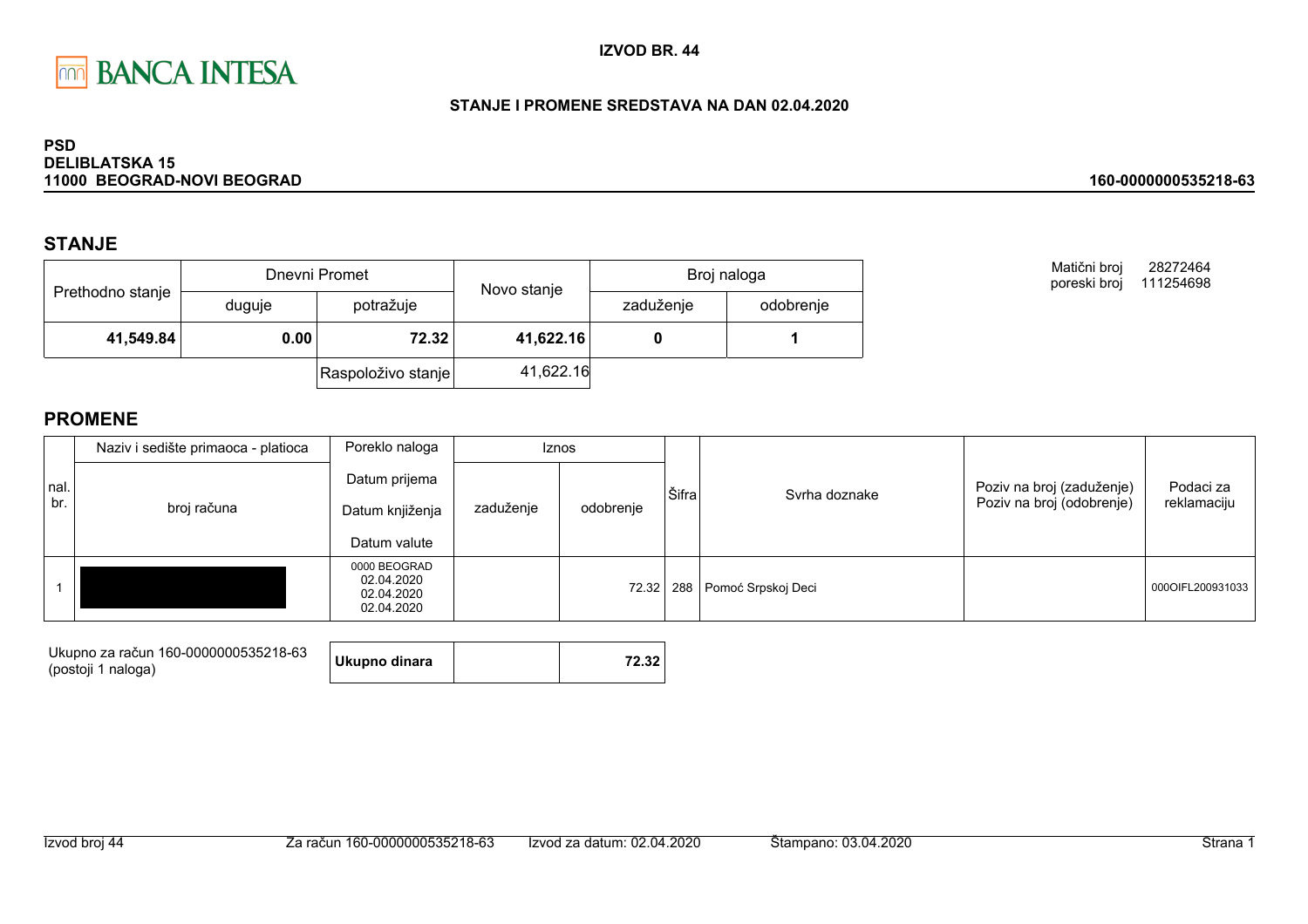

### STANJE I PROMENE SREDSTAVA NA DAN 06.04.2020

#### **PSD DELIBLATSKA 15** 11000 BEOGRAD-NOVI BEOGRAD

### **STANJE**

|                  |        | Dnevni Promet      | Novo stanje | Broj naloga |           |  |
|------------------|--------|--------------------|-------------|-------------|-----------|--|
| Prethodno stanje | duguje | potražuje          |             | zaduženje   | odobrenje |  |
| 41,622.16        | 0.00   | 6,000.00           | 47,622.16   |             |           |  |
|                  |        | Raspoloživo stanje | 47,622.16   |             |           |  |

Matični broj 28272464 poreski broj 111254698

160-0000000535218-63

|      | Naziv i sedište primaoca - platioca | Poreklo naloga                                                            | <b>Iznos</b> |           |       |                                               |                           |                  |
|------|-------------------------------------|---------------------------------------------------------------------------|--------------|-----------|-------|-----------------------------------------------|---------------------------|------------------|
| nal. |                                     | Datum prijema                                                             |              |           | Šifra | Svrha doznake                                 | Poziv na broj (zaduženje) | Podaci za        |
| br.  | broj računa                         | Datum knjiženja                                                           | zaduženje    | odobrenje |       |                                               | Poziv na broj (odobrenje) | reklamaciju      |
|      |                                     | Datum valute                                                              |              |           |       |                                               |                           |                  |
|      |                                     | HALKBANK A.D.<br><b>BEOGRAD</b><br>06.04.2020<br>06.04.2020<br>06.04.2020 |              | 5,000.00  |       | 289   Pomoc Mariji Rakicevic [08700050408852] |                           | 000DOPR20097AK4Y |
|      |                                     | 0000 BEOGRAD<br>06.04.2020<br>05.04.2020<br>05.04.2020                    |              | 1,000.00  | 289   | Pomoć Srpskoj deci                            |                           | 000OIFL200971522 |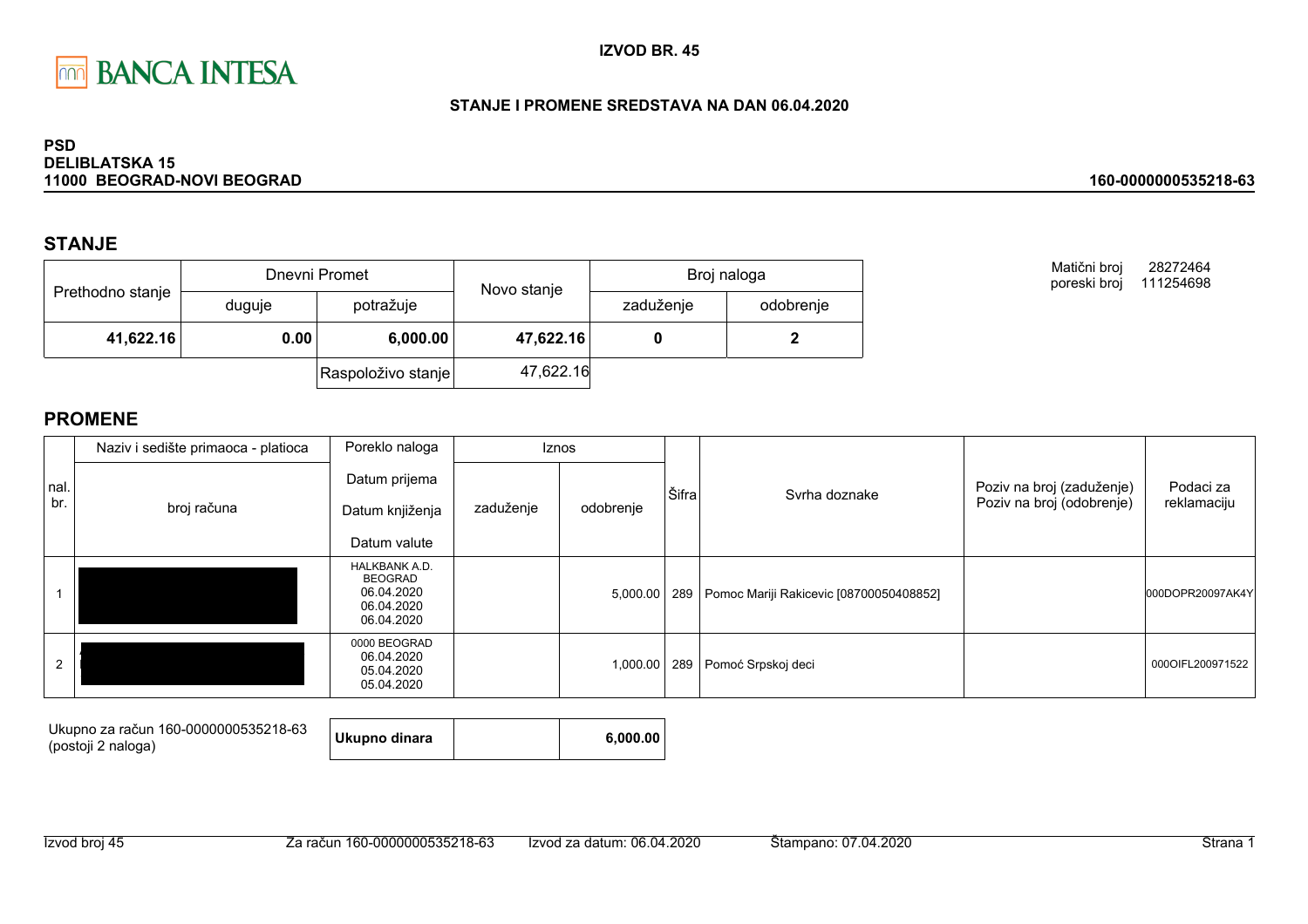

### STANJE I PROMENE SREDSTAVA NA DAN 07.04.2020

#### **PSD DELIBLATSKA 15** 11000 BEOGRAD-NOVI BEOGRAD

### **STANJE**

|                  |          | Dnevni Promet      | Novo stanje | Broj naloga |           |  |
|------------------|----------|--------------------|-------------|-------------|-----------|--|
| Prethodno stanje | duguje   | potražuje          | zaduženje   |             | odobrenje |  |
| 47,622.16        | 5,999.71 | 6,000.00           | 47,622.45   |             |           |  |
|                  |          | Raspoloživo stanje | 47,622.45   |             |           |  |

**PROMENE** 

|             | Naziv i sedište primaoca - platioca                            | Poreklo naloga                                                                                | Iznos     |           |       |                                                          |                                                        |                          |
|-------------|----------------------------------------------------------------|-----------------------------------------------------------------------------------------------|-----------|-----------|-------|----------------------------------------------------------|--------------------------------------------------------|--------------------------|
| nal.<br>br. | broj računa                                                    | Datum prijema<br>Datum knjiženja<br>Datum valute                                              | zaduženje | odobrenje | Šifra | Svrha doznake                                            | Poziv na broj (zaduženje)<br>Poziv na broj (odobrenje) | Podaci za<br>reklamaciju |
|             | DOO Metal VM, 15 Novembra 121, Presevo<br>205-0000000049922-90 | 999905 OfficeBanking<br>07.04.2020<br>07.04.2020<br>07.04.2020                                | 5,999.71  |           | 221   | Promet robe i usluga - akcija za porodicu<br>Apostolovic |                                                        | 955PLBE20098AGG6         |
| 2           |                                                                | <b>KOMERCIJALNA</b><br>BANKA A.D.<br><b>BEOGRAD</b><br>07.04.2020<br>07.04.2020<br>07.04.2020 |           | 6,000.00  | 289   | Za porodicu Apostolovic [11006831621001]                 |                                                        | 000DOPR20098AFZJ         |

| Ukupno za račun 160-0000000535218-63 | Ukupno dinara | 5.999.71 | 6.000.00 |
|--------------------------------------|---------------|----------|----------|
| (postoji 2 naloga)                   |               |          |          |

160-0000000535218-63

28272464

Matični broj

poreski broj 111254698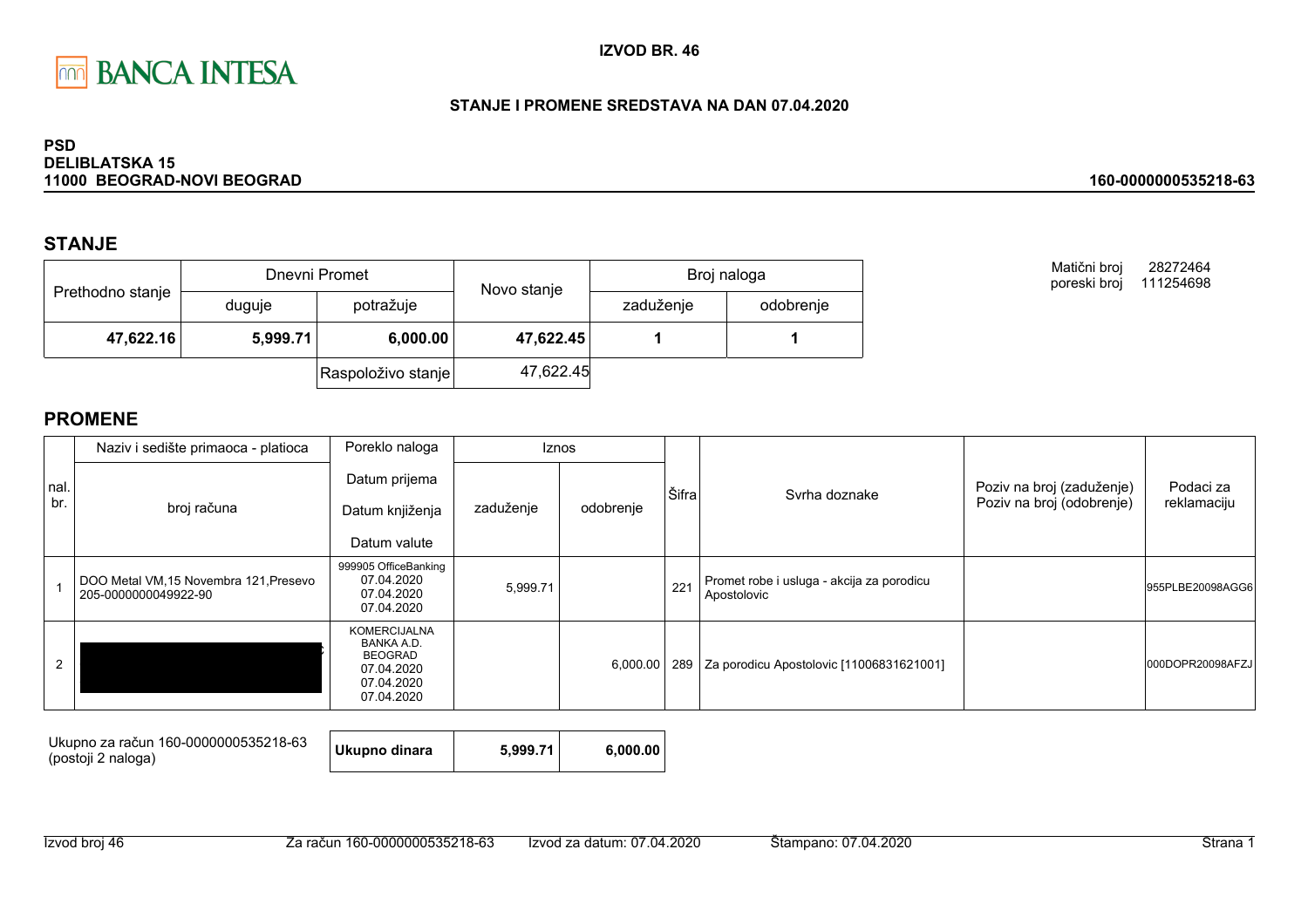

#### STANJE I PROMENE SREDSTAVA NA DAN 09.04.2020

#### **PSD DELIBLATSKA 15** 11000 BEOGRAD-NOVI BEOGRAD

### **STANJE**

| Prethodno stanje |          | Dnevni Promet      | Novo stanje | Broj naloga |           |  |
|------------------|----------|--------------------|-------------|-------------|-----------|--|
|                  | duguje   | potražuje          |             | zaduženje   | odobrenje |  |
| 47,622.45        | 4,999.98 | 5,000.00           | 47,622.47   |             |           |  |
|                  |          | Raspoloživo stanje | 47,622.47   |             |           |  |

**PROMENE** 

|      | Naziv i sedište primaoca - platioca           | Poreklo naloga                                                 | <b>Iznos</b> |           |       |                                                          |                                                        | Podaci za<br>reklamaciju |
|------|-----------------------------------------------|----------------------------------------------------------------|--------------|-----------|-------|----------------------------------------------------------|--------------------------------------------------------|--------------------------|
| nal. |                                               | Datum prijema                                                  |              |           | Šifra | Syrha doznake                                            | Poziv na broj (zaduženje)<br>Poziv na broj (odobrenje) |                          |
| br.  | broj računa                                   | Datum knjiženja                                                | zaduženje    | odobrenje |       |                                                          |                                                        |                          |
|      |                                               | Datum valute                                                   |              |           |       |                                                          |                                                        |                          |
|      | Argos, Ibarski put 2,<br>205-0000000063831-73 | 999905 OfficeBanking<br>09.04.2020<br>09.04.2020<br>09.04.2020 | 4,999.98     |           | 221   | Promet robe i usluga - donacija za porodicu<br>Rakicevic | M1 - 01/201000001                                      | 955PLBE20100AFII         |
| 2    |                                               | Eurobank ad Beograd<br>09.04.2020<br>09.04.2020<br>09.04.2020  |              | 5,000.00  | 287   | DONACIJE I SPONZORSTVA<br>[87000009477958]               | 09042020<br>00                                         | 000DOPR20100A28P         |

| Ukupno za račun 160-0000000535218-63<br>(postoji 2 naloga) | Ukupno dinara | 4.999.98 | 5.000.00 |
|------------------------------------------------------------|---------------|----------|----------|
|------------------------------------------------------------|---------------|----------|----------|

160-0000000535218-63

28272464

Matični broj

poreski broj 111254698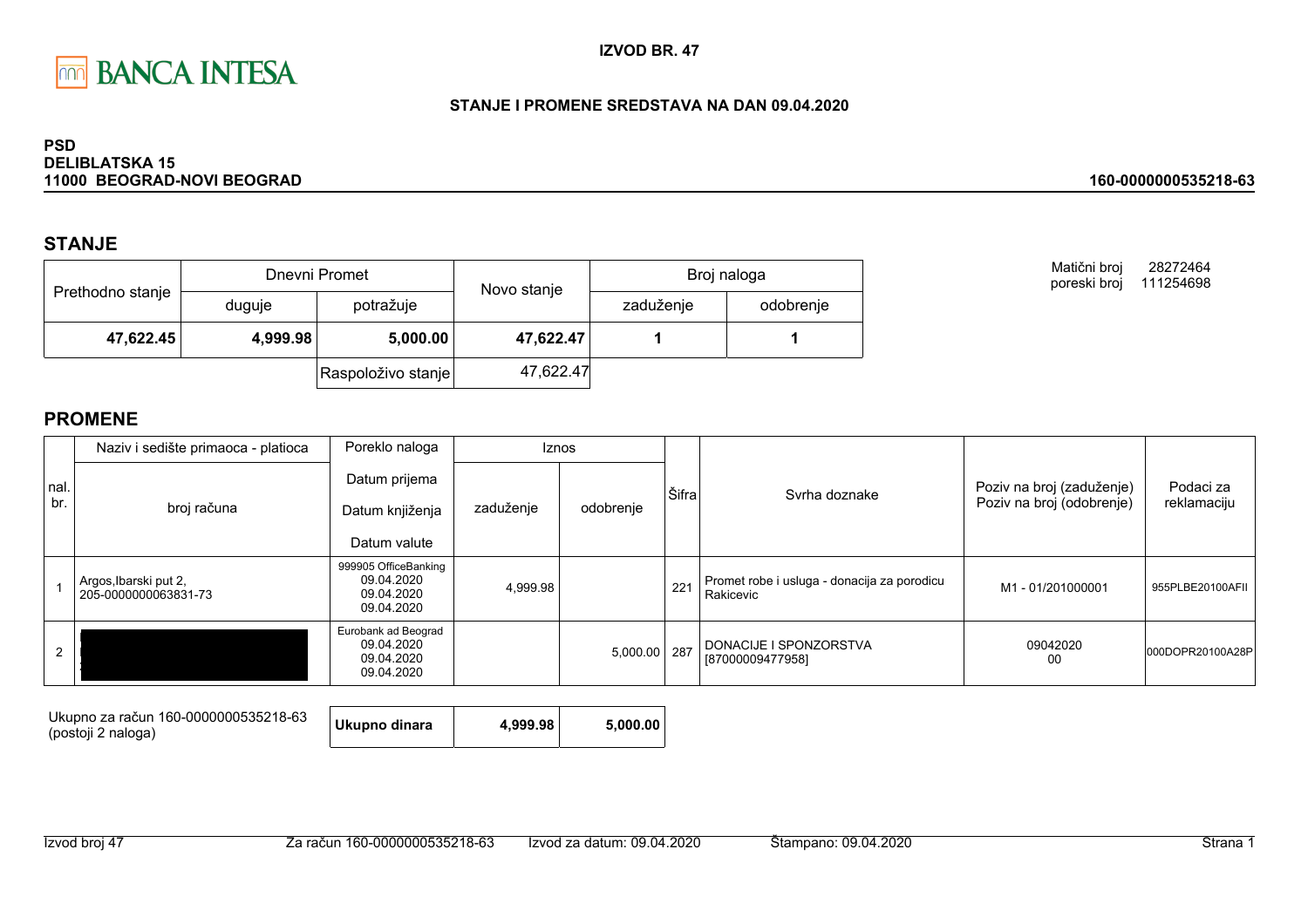

### STANJE I PROMENE SREDSTAVA NA DAN 10.04.2020

#### **PSD DELIBLATSKA 15** 11000 BEOGRAD-NOVI BEOGRAD

## **STANJE**

| Prethodno stanje |          | Dnevni Promet      | Novo stanje | Broj naloga |           |  |
|------------------|----------|--------------------|-------------|-------------|-----------|--|
|                  | duguje   | potražuje          |             | zaduženje   | odobrenje |  |
| 47,622.47        | 5,217.03 | 2,000.00           | 44,405.44   |             |           |  |
|                  |          | Raspoloživo stanje | 44,405.44   |             |           |  |

|                                                | Matični broj | 28272464               |      |
|------------------------------------------------|--------------|------------------------|------|
|                                                |              | poreski broj 111254698 |      |
| Obračun provizije za usluge platnog prometa    |              |                        |      |
| Period                                         |              | 2020.04.01-2020.04.10  |      |
| Ukupna provizija                               |              | 220.00                 |      |
| Bezgotovinski nalozi                           |              | 220.00                 |      |
| Uplate / Isplate                               |              |                        |      |
| Prov. za vođenje rač.                          |              |                        | 0.00 |
| OsloboÄ'eno poreza po Ä?lanu 25. Zakona o PDV. |              |                        |      |

### **PROMENE**

|             | Naziv i sedište primaoca - platioca                                                | Poreklo naloga                                                                          |           | <b>Iznos</b> |       |                                                                                             |                                                        |                          |
|-------------|------------------------------------------------------------------------------------|-----------------------------------------------------------------------------------------|-----------|--------------|-------|---------------------------------------------------------------------------------------------|--------------------------------------------------------|--------------------------|
| nal.<br>br. | broj računa                                                                        | Datum prijema<br>Datum knjiženja<br>Datum valute                                        | zaduženje | odobrenje    | Šifra | Syrha doznake                                                                               | Poziv na broj (zaduženje)<br>Poziv na broj (odobrenje) | Podaci za<br>reklamaciju |
|             | SYTR Cutura, Karadjordjeva 53,-<br>205-0000000010650-51                            | 999905 OfficeBanking<br>10.04.2020<br>10.04.2020<br>10.04.2020                          | 4,997.03  |              | 221   | Promet robe i usluga - akcija za porodicu<br>Rakićević                                      |                                                        | 955PLBE20101A0U0         |
|             | Banca Intesa AD Beograd, Milentija<br>Popovića 7b, Beograd<br>160-0000000090824-77 | 005108 Novi Beograd,<br>Milentija Popovića 7b<br>10.04.2020<br>10.04.2020<br>10.04.2020 | 220.00    |              | 221   | OBRAČUN TARIFE NA USLUGE PLATNOG<br>PROMETA ZA PERIOD: OD - 01-apr-2020<br>DO - 10-apr-2020 | 160000000053521863                                     | 108PLTR201010922         |
| 3           |                                                                                    | Raiffeisen banka ad<br>Beograd<br>10.04.2020<br>10.04.2020<br>10.04.2020                |           | 2,000.00     | 289   | POMOĆ [5431201012210449]                                                                    |                                                        | 000DOPR20101BGYG         |

#### 160-0000000535218-63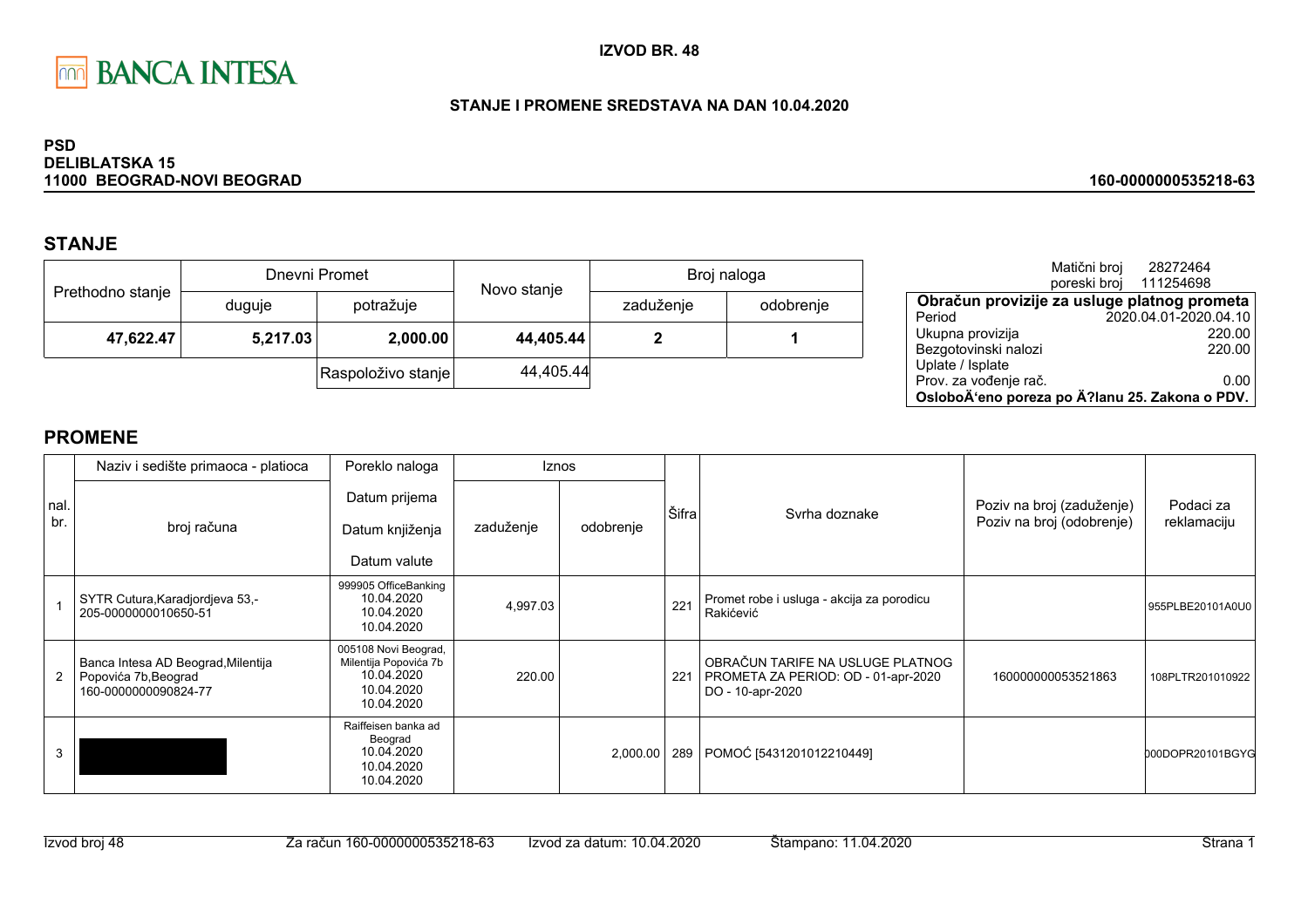| Ukupno za račun 160-0000000535218-63<br>(postoji 3 naloga) | Ukupno dinara | 5.217.03 | 2.000.00 |
|------------------------------------------------------------|---------------|----------|----------|
|------------------------------------------------------------|---------------|----------|----------|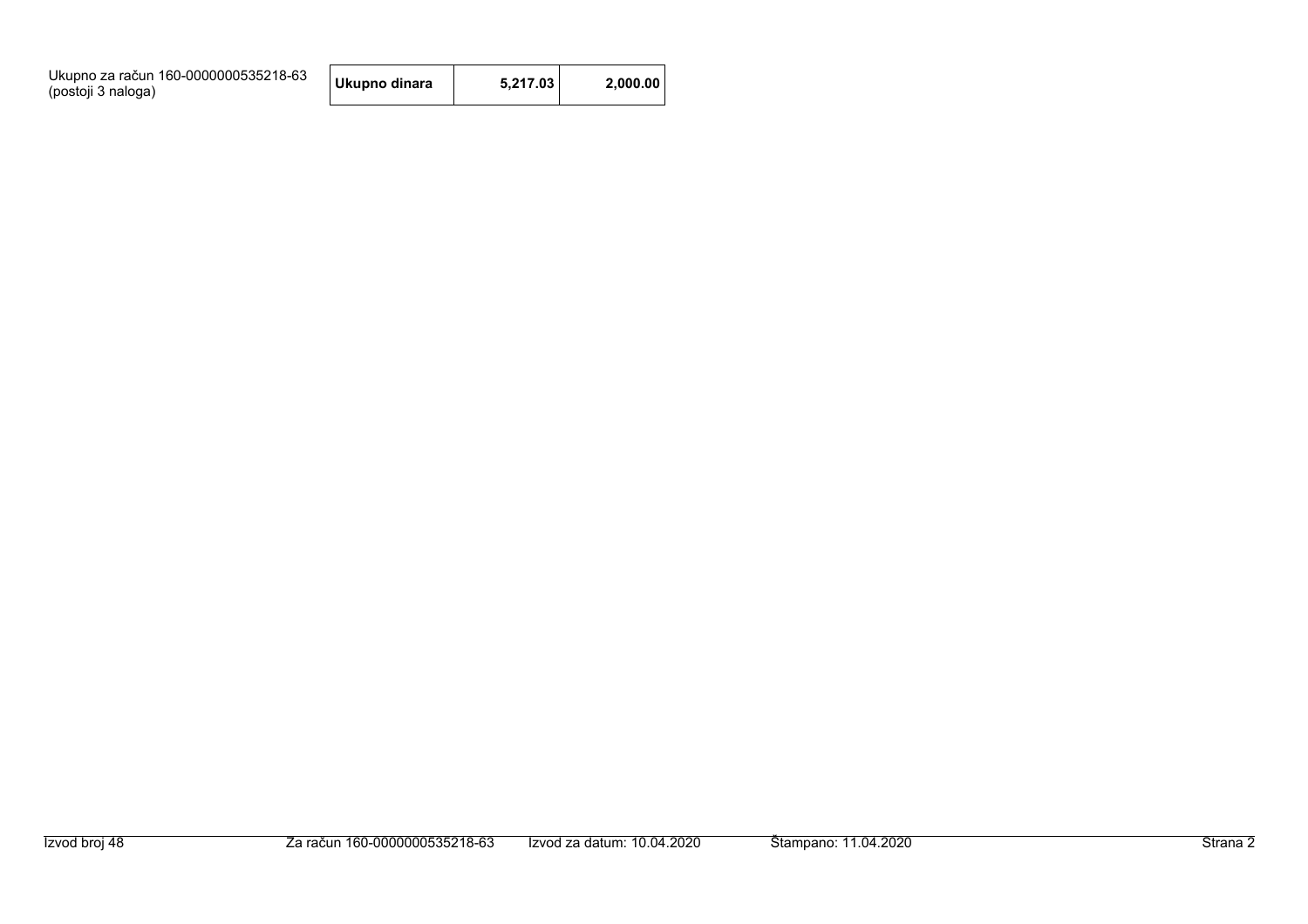

### STANJE I PROMENE SREDSTAVA NA DAN 11.04.2020

#### **PSD DELIBLATSKA 15** 11000 BEOGRAD-NOVI BEOGRAD

### **STANJE**

| Prethodno stanje |        | Dnevni Promet      | Novo stanje | Broj naloga |           |  |
|------------------|--------|--------------------|-------------|-------------|-----------|--|
|                  | duguje | potražuje          |             | zaduženje   | odobrenje |  |
| 44,405.44        | 0.00   | 41.84              | 44,447.28   |             |           |  |
|                  |        | Raspoloživo stanje | 44,447.28   |             |           |  |

Matični broj 28272464 poreski broj 111254698

160-0000000535218-63

|             | Naziv i sedište primaoca - platioca | Poreklo naloga                                         |           | <b>Iznos</b> |       |                        |                                                        |                          |
|-------------|-------------------------------------|--------------------------------------------------------|-----------|--------------|-------|------------------------|--------------------------------------------------------|--------------------------|
| nal.<br>br. | broj računa                         | Datum prijema<br>Datum knjiženja<br>Datum valute       | zaduženje | odobrenje    | Šifra | Syrha doznake          | Poziv na broj (zaduženje)<br>Poziv na broj (odobrenje) | Podaci za<br>reklamaciju |
|             |                                     | 0000 BEOGRAD<br>11.04.2020<br>11.04.2020<br>11.04.2020 |           | 41.84        |       | 288 Pomoć Srpskoj Deci |                                                        | 000OIFL201022501         |

| Ukupno za račun 160-0000000535218-63<br>(postoji 1 naloga) | Ukupno dinara | 41.84 |
|------------------------------------------------------------|---------------|-------|
|                                                            |               |       |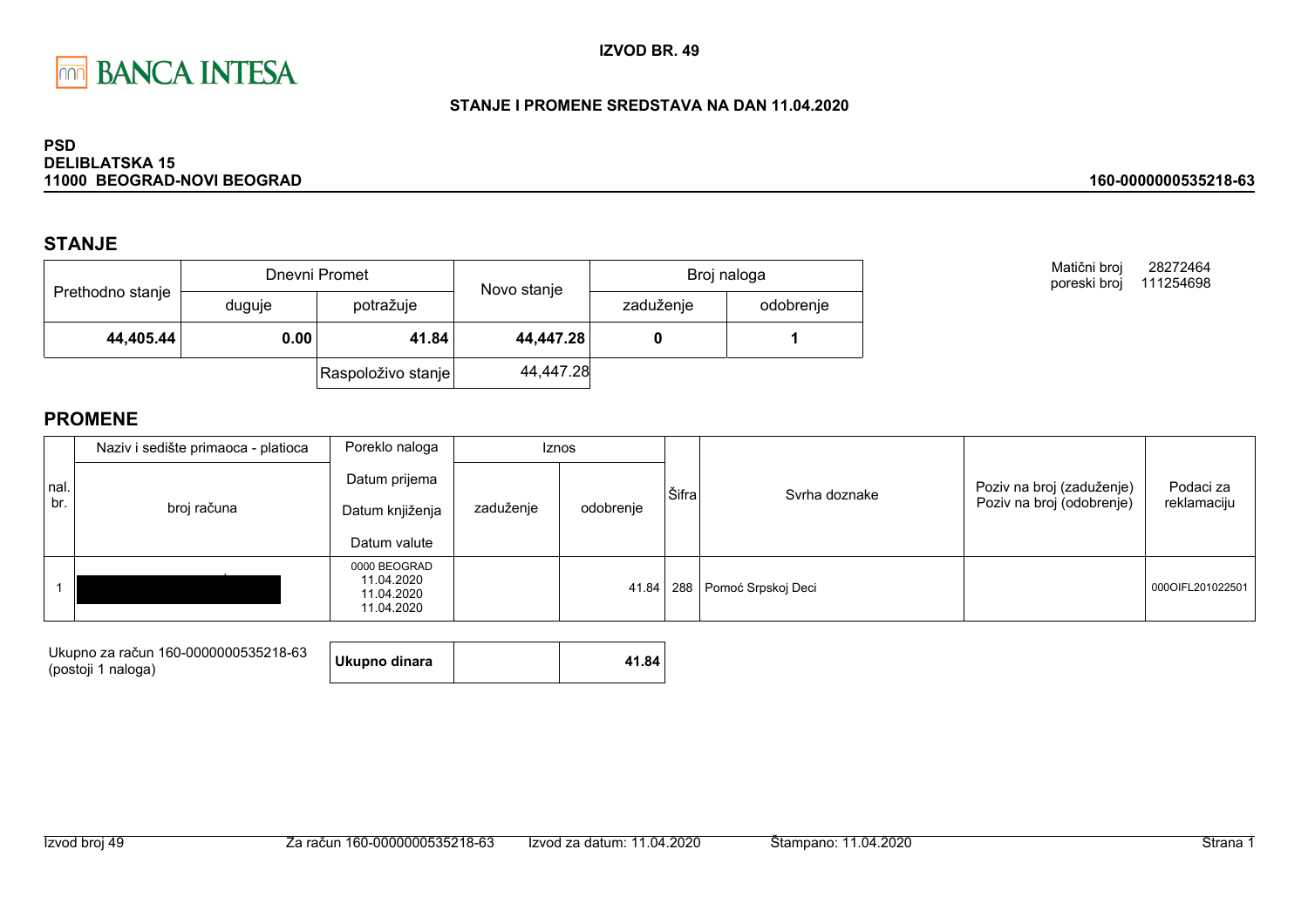

### STANJE I PROMENE SREDSTAVA NA DAN 14.04.2020

#### **PSD DELIBLATSKA 15** 11000 BEOGRAD-NOVI BEOGRAD

### **STANJE**

| Prethodno stanje |           | Dnevni Promet      | Novo stanje | Broj naloga |           |  |
|------------------|-----------|--------------------|-------------|-------------|-----------|--|
|                  | duguje    | potražuje          |             | zaduženje   | odobrenje |  |
| 44,447.28        | 11,746.98 | 53,722.56          | 86,422.86   |             |           |  |
|                  |           | Raspoloživo stanje | 86,422.86   |             |           |  |

Matični broj 28272464 poreski broj 111254698

160-0000000535218-63

|            | Naziv i sedište primaoca - platioca                                        | Poreklo naloga                                                 |           | Iznos     |       |                                                                       |                                                        |                          |
|------------|----------------------------------------------------------------------------|----------------------------------------------------------------|-----------|-----------|-------|-----------------------------------------------------------------------|--------------------------------------------------------|--------------------------|
| nal<br>br. | broj računa                                                                | Datum prijema<br>Datum knjiženja                               | zaduženje | odobrenje | Šifra | Syrha doznake                                                         | Poziv na broj (zaduženje)<br>Poziv na broj (odobrenje) | Podaci za<br>reklamaciju |
|            |                                                                            | Datum valute                                                   |           |           |       |                                                                       |                                                        |                          |
|            | STR NIKOLA, ul. Palih boraca br.57<br>Kuršumlija,-<br>325-9500600057071-42 | 999905 OfficeBanking<br>14.04.2020<br>14.04.2020<br>14.04.2020 | 6,746.98  |           | 221   | Promet robe i usluga - donacija za porodicu<br>Ratković               |                                                        | 955PLBE20105AG1C         |
| 2          | STR MAXI-PLUS, Voluja,-<br>160-0000000140268-58                            | 999905 OfficeBanking<br>14.04.2020<br>14.04.2020<br>14.04.2020 | 5,000.00  |           | 221   | Promet robe i usluga - Akcija za porodicu<br>Adamović                 |                                                        | 955PLIE20105A06E         |
| 3          | POMOĆ SRPSKOJ DECI , DELIBLATSKA<br>15.RS<br>160-0054000045856-75          | 0000 BEOGRAD<br>14.04.2020<br>14.04.2020<br>14.04.2020         |           | 53,722.56 | 286   | Kupoprodaja deviza, 459.56 EUR, POMOĆ<br>SRPSKOJ DECI ,DELIBLATSKA 15 |                                                        | 000KUPD20105A2PC         |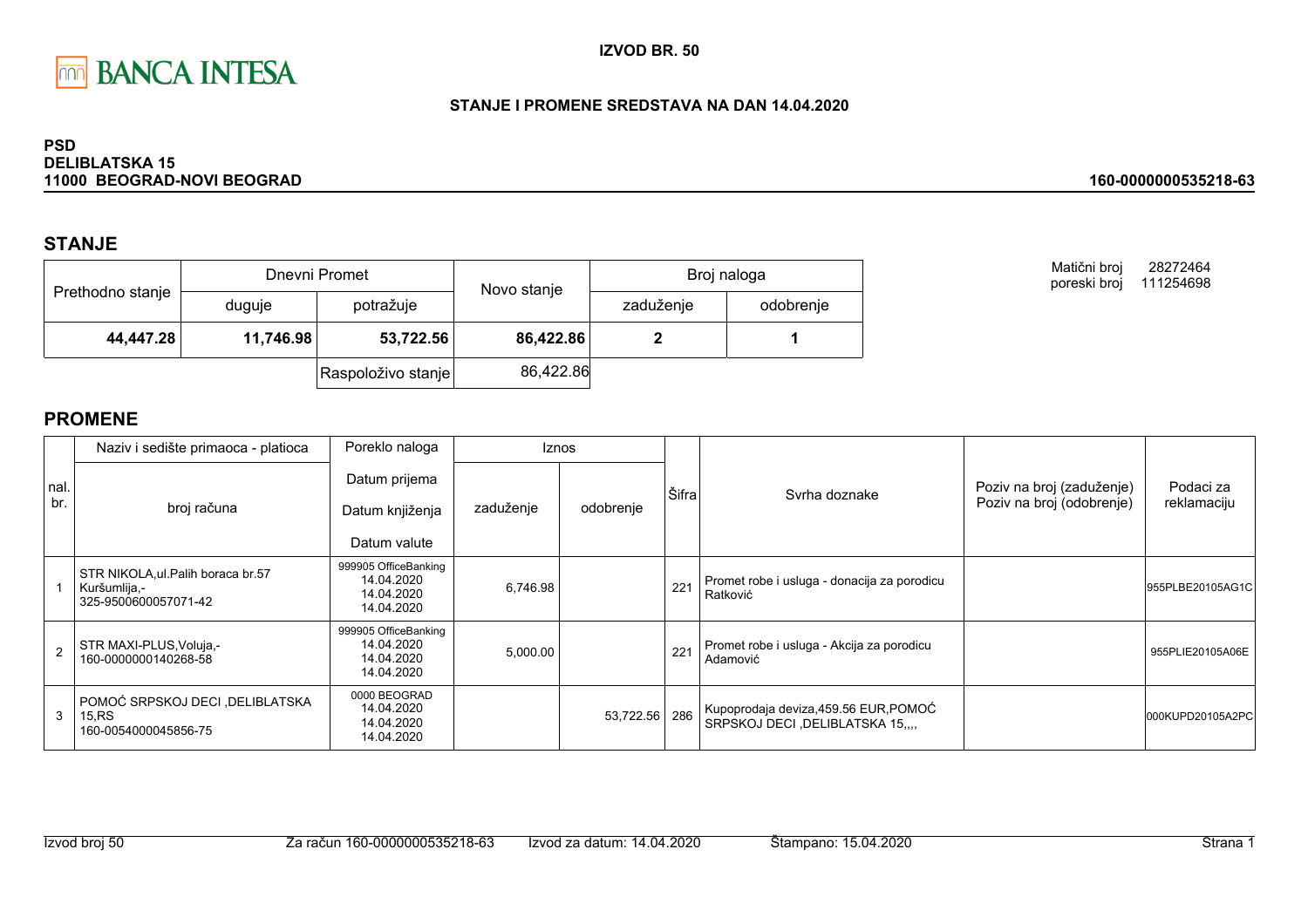Ukupno za račun 160-0000000535218-63<br>(postoji 3 naloga)

| Ukupno dinara | 11,746.98 | 53,722.56 |
|---------------|-----------|-----------|
|---------------|-----------|-----------|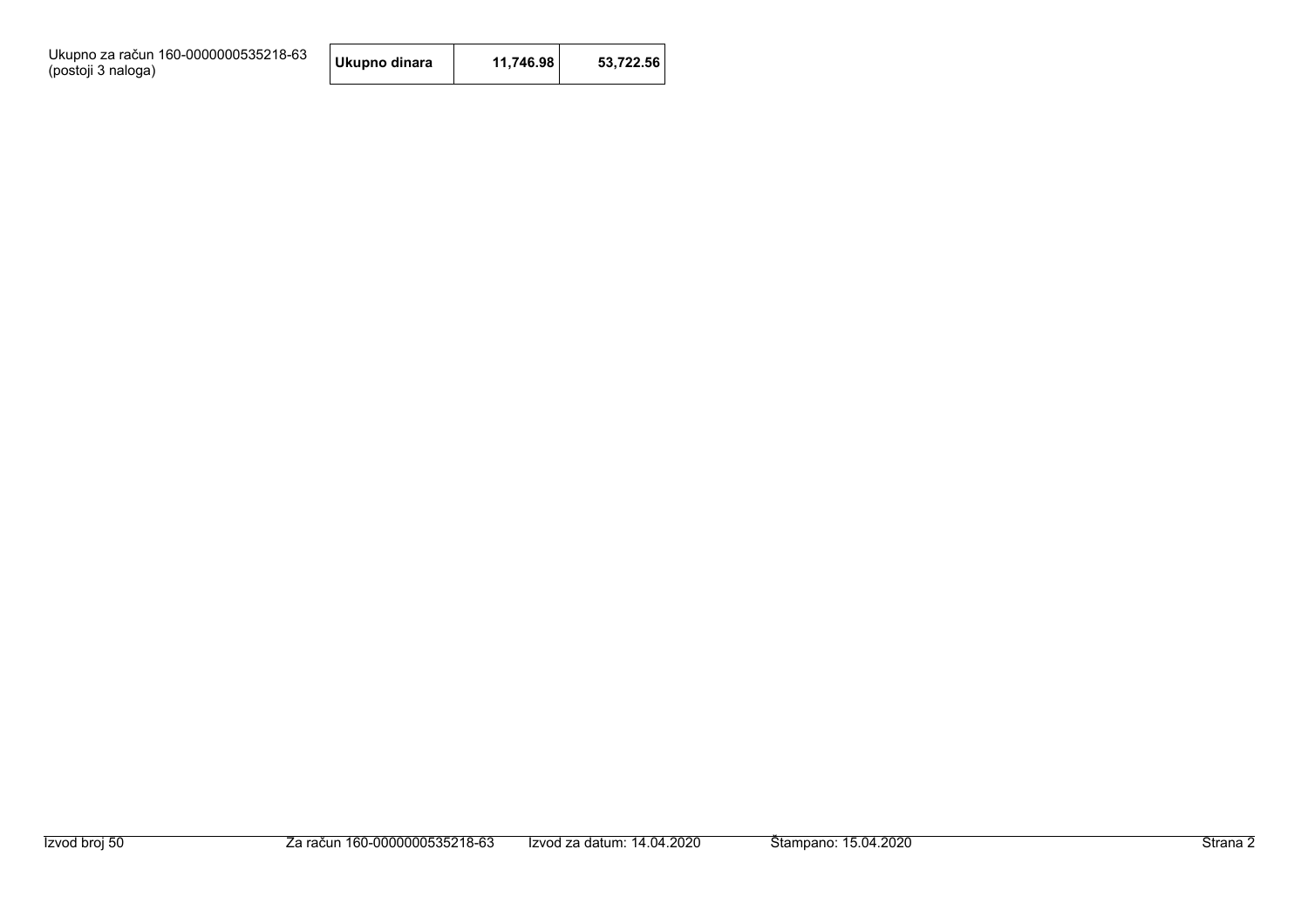

### STANJE I PROMENE SREDSTAVA NA DAN 15.04.2020

#### **PSD DELIBLATSKA 15** 11000 BEOGRAD-NOVI BEOGRAD

### **STANJE**

|                  |        | Dnevni Promet      | Novo stanje | Broj naloga |           |  |
|------------------|--------|--------------------|-------------|-------------|-----------|--|
| Prethodno stanje | duguje | potražuje          |             | zaduženje   | odobrenje |  |
| 86,422.86        | 0.00   | 65.00              | 86,487.86   |             |           |  |
|                  |        | Raspoloživo stanje | 86,487.86   |             |           |  |

Matični broj 28272464 poreski broj 111254698

160-0000000535218-63

|             | Naziv i sedište primaoca - platioca | Poreklo naloga                                         |           | <b>Iznos</b> |       |                        |                                                        |                          |
|-------------|-------------------------------------|--------------------------------------------------------|-----------|--------------|-------|------------------------|--------------------------------------------------------|--------------------------|
| nal.<br>br. | broj računa                         | Datum prijema<br>Datum knjiženja<br>Datum valute       | zaduženje | odobrenje    | Šifra | Syrha doznake          | Poziv na broj (zaduženje)<br>Poziv na broj (odobrenje) | Podaci za<br>reklamaciju |
|             |                                     | 0000 BEOGRAD<br>15.04.2020<br>15.04.2020<br>15.04.2020 |           | 65.00        |       | 288 Pomoć Srpskoj Deci |                                                        | 0000IFL20106A2HD         |

| Ukupno za račun 160-0000000535218-63 |               |       |
|--------------------------------------|---------------|-------|
| (postoji 1 naloga)                   | Ukupno dinara | 65.00 |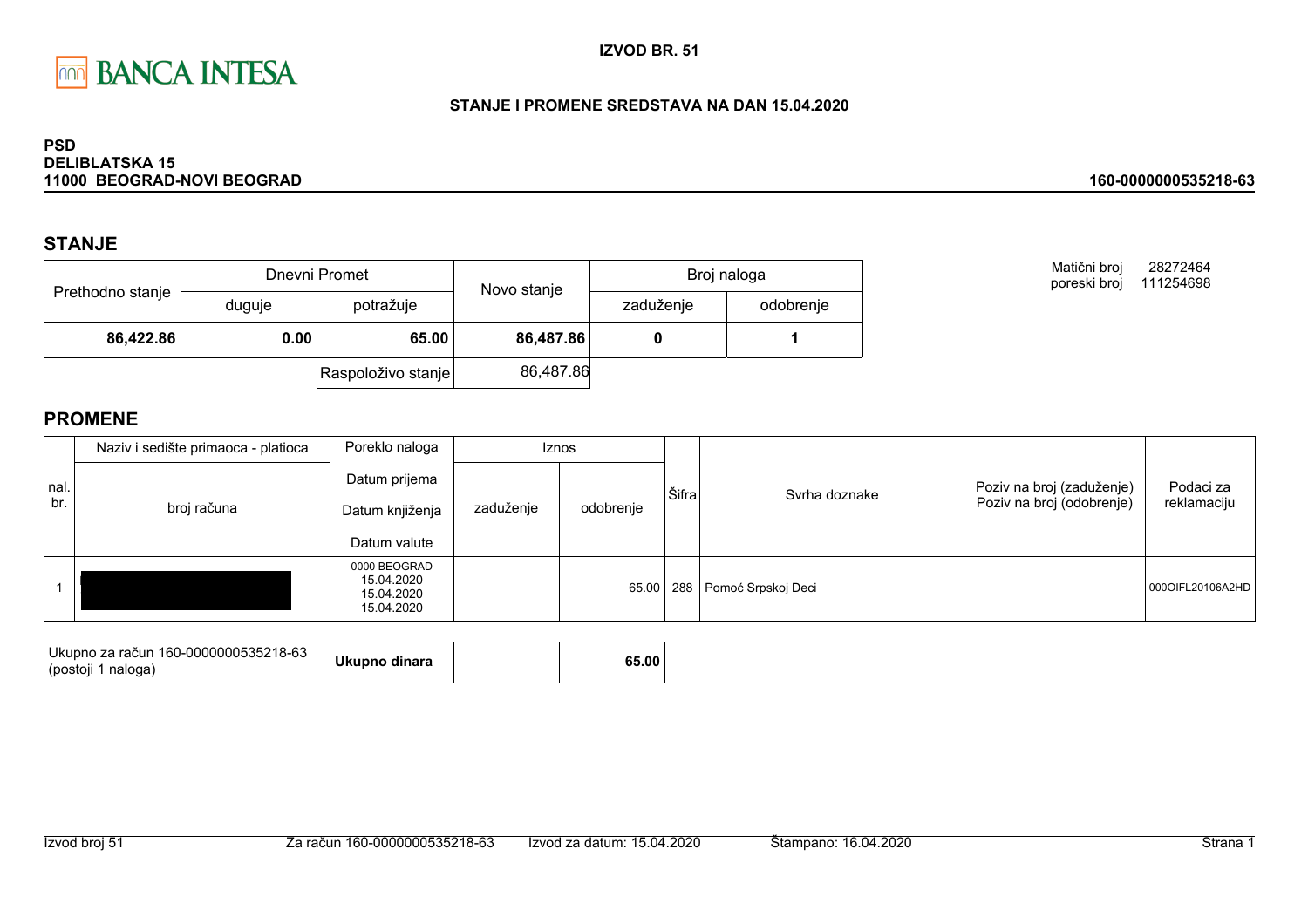

### STANJE I PROMENE SREDSTAVA NA DAN 16.04.2020

#### **PSD DELIBLATSKA 15** 11000 BEOGRAD-NOVI BEOGRAD

### **STANJE**

|                  |        | Dnevni Promet      |                                                                 | Broj naloga |  |  |
|------------------|--------|--------------------|-----------------------------------------------------------------|-------------|--|--|
| Prethodno stanje | duguje | potražuje          | Novo stanje<br>zaduženje<br>odobrenje<br>88,487.86<br>88,487.86 |             |  |  |
| 86,487.86        | 0.00   | 2,000.00           |                                                                 |             |  |  |
|                  |        | Raspoloživo stanje |                                                                 |             |  |  |

Matični broj 28272464 poreski broj 111254698

160-0000000535218-63

|             | Naziv i sedište primaoca - platioca | Poreklo naloga                                                             | Iznos     |           |       |                                            |                                                        |                          |
|-------------|-------------------------------------|----------------------------------------------------------------------------|-----------|-----------|-------|--------------------------------------------|--------------------------------------------------------|--------------------------|
| nal.<br>br. | broj računa                         | Datum prijema<br>Datum knjiženja<br>Datum valute                           | zaduženje | odobrenje | Šifra | Syrha doznake                              | Poziv na broj (zaduženje)<br>Poziv na broj (odobrenje) | Podaci za<br>reklamaciju |
|             |                                     | Vojvođanska banka ad<br>Novi Sad<br>16.04.2020<br>16.04.2020<br>16.04.2020 |           | 2,000.00  | 189   | ZA PORODICU RAKIĆEVIĆ<br>[822289140699001] | PP-0036903257                                          | 000DOPR20107C0RW         |

| Ukupno za račun 160-0000000535218-63<br>(postoji 1 naloga) | Ukupno dinara |  | 2.000.00 |
|------------------------------------------------------------|---------------|--|----------|
|------------------------------------------------------------|---------------|--|----------|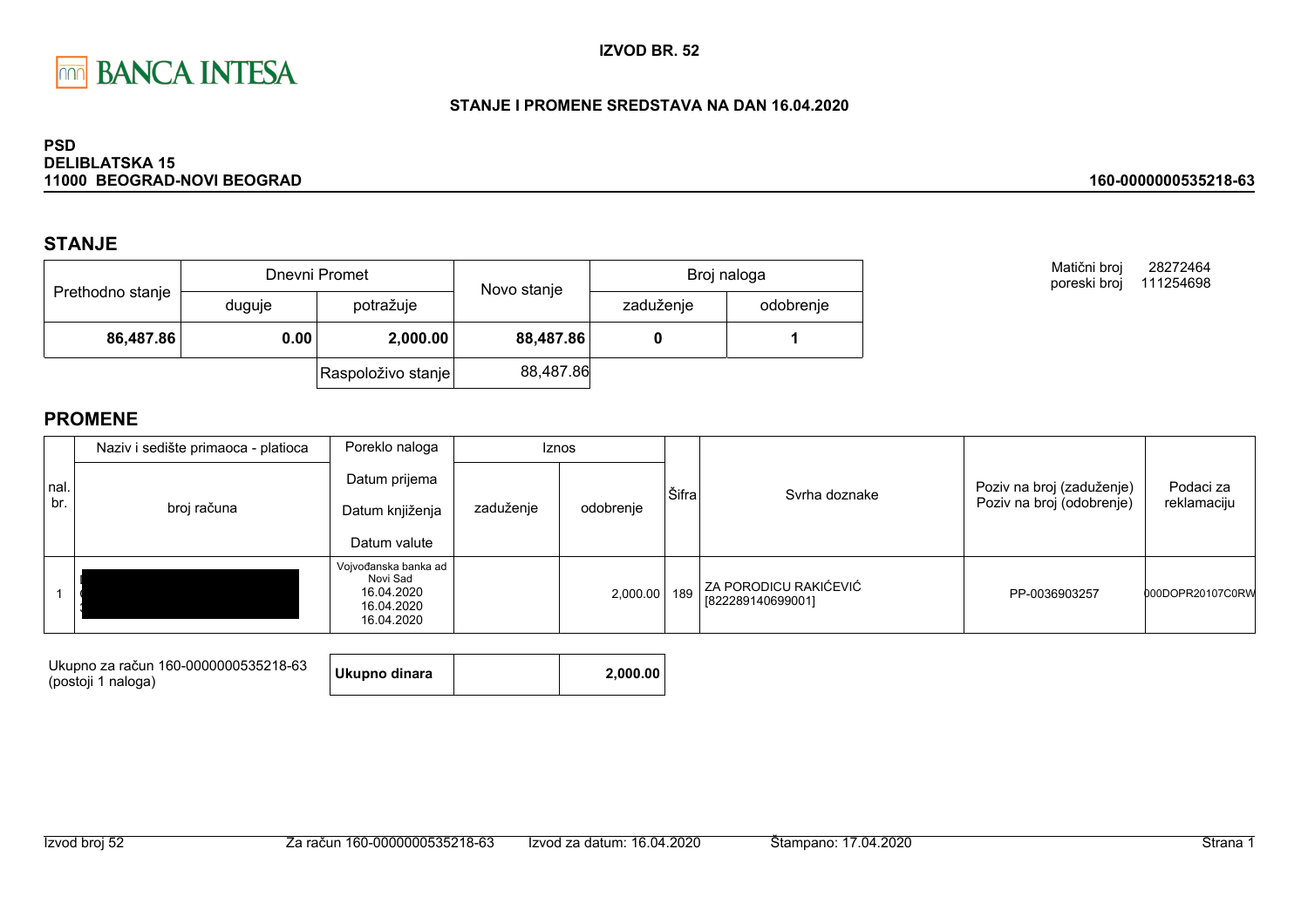

# IZVOD 53

### STANJE I PROMENE SREDSTAVA NA DAN 18.04.2020 Godine

#### **PSD Beograd-Novi Beograd**

**STANJE** 

160-0000000535218-63

|                 | prethodno stanje                              |                                        | dnevni promet                                                           | novo stanje | broj naloga        |     |                                                       | Poreski broj: | 111254698                    |                                 |
|-----------------|-----------------------------------------------|----------------------------------------|-------------------------------------------------------------------------|-------------|--------------------|-----|-------------------------------------------------------|---------------|------------------------------|---------------------------------|
|                 |                                               | duguje                                 | potražuje                                                               |             | zaduženja          |     | odobrenja                                             | MatiTni broj: | 28272464                     |                                 |
|                 | 88,487.86                                     | 10,001.77                              | 0.00                                                                    | 78,486.09   |                    | 0   |                                                       |               |                              |                                 |
|                 |                                               |                                        | Raspoloživo stanje                                                      | 78,486.09   |                    |     |                                                       |               |                              |                                 |
|                 |                                               |                                        | Dodeljen okvirni kredit u iznosu od dinara koji važi od . do . sa KS od |             |                    |     |                                                       |               |                              |                                 |
| <b>PROMENE</b>  |                                               |                                        |                                                                         |             |                    |     |                                                       |               |                              |                                 |
|                 | Naziv i sedište<br>primaoca - platioca        |                                        | poreklo naloga                                                          |             | <b>IZNOS</b>       |     |                                                       |               | Poziv na broj<br>(zaduženje) | Podaci o                        |
| Redni<br>broj   | broj raTuna                                   |                                        | datum prijema<br>datum knjiženja<br>datum valute                        | zaduženja   | Šifra<br>odobrenja |     | Svrha doznake                                         |               | Poziv na broj<br>(odobrenje) | reklamaciji                     |
|                 | BB Trade a.d. Zitiste<br>160-0000000309112-60 |                                        | 999905 OfficeBanking<br>18.04.2020<br>17.04.2020<br>17.04.2020          | 10,001.77   | 0.00               | 221 | Promet robe i usluga - akcija<br>za porodicu PavloviP |               |                              | 955PLIE201091376<br>(839201705) |
| (ima 1 nalog/a) |                                               | Ukupno na raTunu: 160-0000000535218-63 | Ukupno dinara                                                           | 10,001.77   | 0.00               |     |                                                       |               |                              |                                 |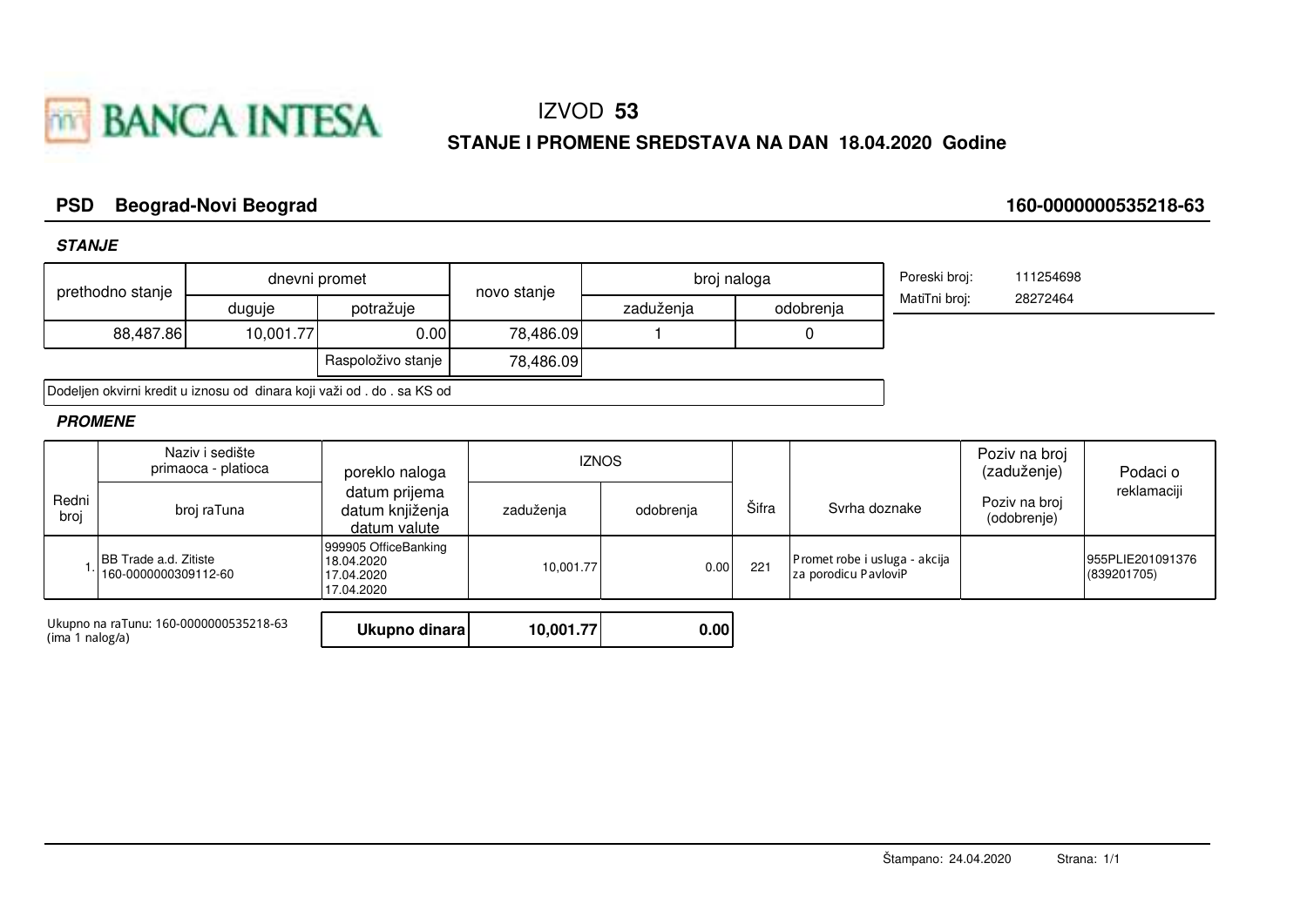

### STANJE I PROMENE SREDSTAVA NA DAN 21.04.2020

#### **PSD DELIBLATSKA 15** 11000 BEOGRAD-NOVI BEOGRAD

## **STANJE**

|                  |           | Dnevni Promet      | Novo stanje | Broj naloga |           |  |
|------------------|-----------|--------------------|-------------|-------------|-----------|--|
| Prethodno stanje | duguje    | potražuje          |             | zaduženje   | odobrenje |  |
| 78,486.09        | 15,205.38 | 45,500.00          | 108,780.71  |             | 4         |  |
|                  |           | Raspoloživo stanje | 108,780.71  |             |           |  |

|                                                | Matični broj<br>poreski broj | 28272464<br>111254698 |      |
|------------------------------------------------|------------------------------|-----------------------|------|
| Obračun provizije za usluge platnog prometa    |                              |                       |      |
| Period                                         |                              | 2020.04.11-2020.04.21 |      |
| Ukupna provizija                               |                              | 215.00                |      |
| Bezgotovinski nalozi                           |                              | 215.00                |      |
| Uplate / Isplate                               |                              |                       |      |
| Prov. za vođenje rač.                          |                              |                       | 0.00 |
| OsloboÄ'eno poreza po Ä?lanu 25. Zakona o PDV. |                              |                       |      |

160-0000000535218-63

|             | Naziv i sedište primaoca - platioca                                                | Poreklo naloga                                                                          | <b>Iznos</b> |           |       |                                                                                             |                                                        |                          |
|-------------|------------------------------------------------------------------------------------|-----------------------------------------------------------------------------------------|--------------|-----------|-------|---------------------------------------------------------------------------------------------|--------------------------------------------------------|--------------------------|
| nal.<br>br. | broj računa                                                                        | Datum prijema<br>Datum knjiženja<br>Datum valute                                        | zaduženje    | odobrenje | Šifra | Syrha doznake                                                                               | Poziv na broj (zaduženje)<br>Poziv na broj (odobrenje) | Podaci za<br>reklamaciju |
|             | DELHAIZE SERBIA d.o.o, Jurija Gagarina<br>14,<br>160-0000000000507-10              | 999905 OfficeBanking<br>21.04.2020<br>21.04.2020<br>21.04.2020                          | 9,990.38     |           | 221   | Promet robe i usluga - akcija za porodicu Ilic                                              | 214-011-L-1812                                         | 955PLIE20112A0FR         |
|             | DUGME, M. Stojanovica 280,<br>205-0000000013663-33                                 | 999905 OfficeBanking<br>21.04.2020<br>21.04.2020<br>21.04.2020                          | 5,000.00     |           | 221   | Promet robe i usluga - akcija za porodicu<br>Stanculj                                       |                                                        | 955PLBE20112AQG4         |
| 3           | Banca Intesa AD Beograd, Milentija<br>Popovića 7b, Beograd<br>160-0000000090824-77 | 005108 Novi Beograd,<br>Milentija Popovića 7b<br>21.04.2020<br>21.04.2020<br>21.04.2020 | 215.00       |           | 221   | OBRAČUN TARIFE NA USLUGE PLATNOG<br>PROMETA ZA PERIOD: OD - 11-apr-2020<br>DO - 21-apr-2020 | 160000000053521863                                     | 108PLTR201120852         |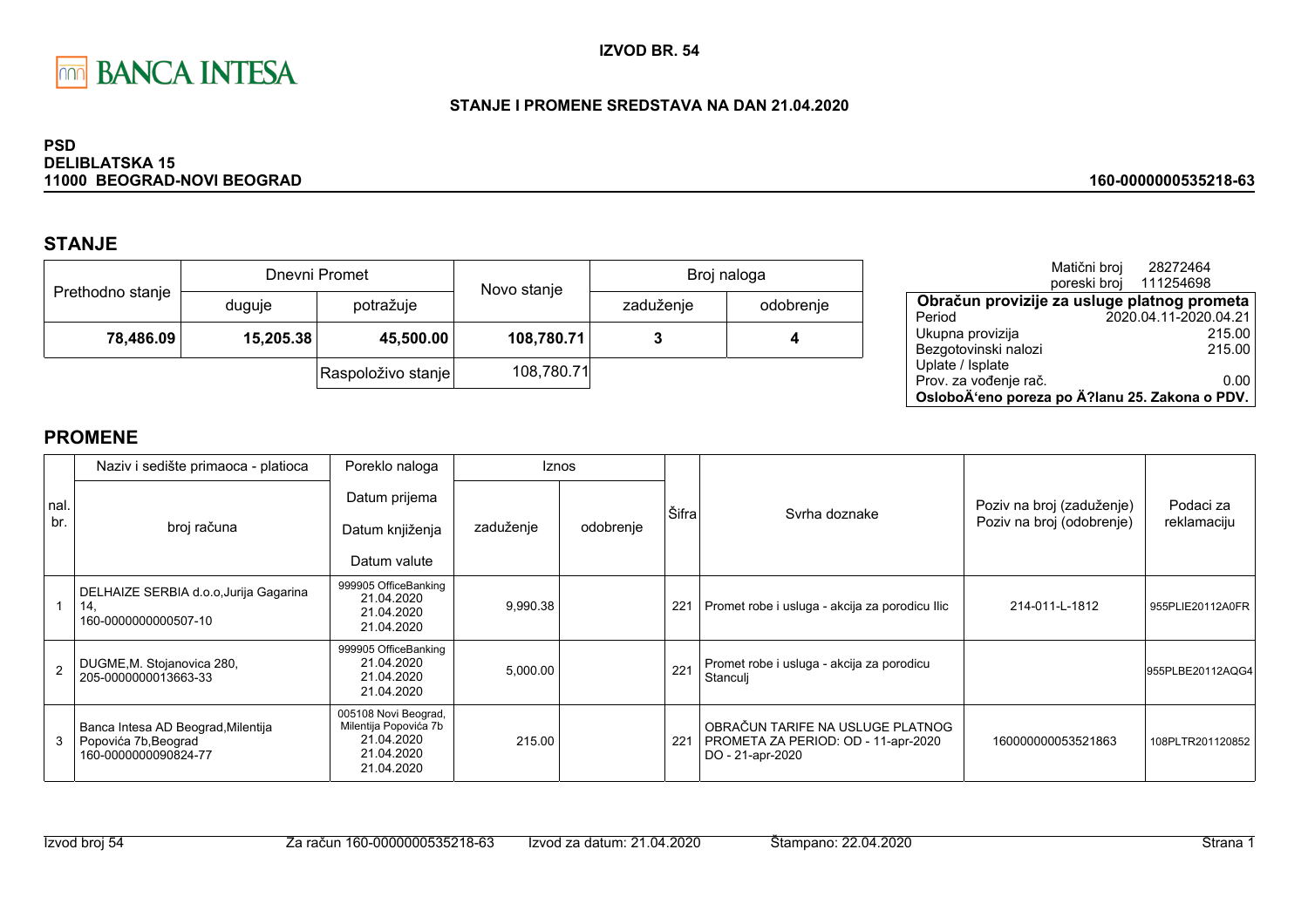|             | 0000 BEOGRAD<br>21.04.2020<br>19.04.2020<br>19.04.2020                     |           |     | 15,000.00   288   Donacije - Pomoc Srpskoj deci | 000OIFL201121963 |
|-------------|----------------------------------------------------------------------------|-----------|-----|-------------------------------------------------|------------------|
| $\mathbf b$ | 0000 BEOGRAD<br>21.04.2020<br>19.04.2020<br>19.04.2020                     | 13,000.00 |     | 288 Donacije                                    | 000OIFL201121930 |
| 6           | 0000 BEOGRAD<br>21.04.2020<br>19.04.2020<br>19.04.2020                     | 13,000.00 |     | 288 Donacije                                    | 000OIFL201121946 |
|             | Vojvođanska banka ad<br>Novi Sad<br>21.04.2020<br>21.04.2020<br>21.04.2020 | 4,500.00  | 289 | Pomoć za porodicu Urošević<br>[877935765772001] | 000DOPR20112ESA1 |

Ukupno za račun 160-0000000535218-63<br>(postoji 7 naloga)

Ukupno dinara 15,205.38 45,500.00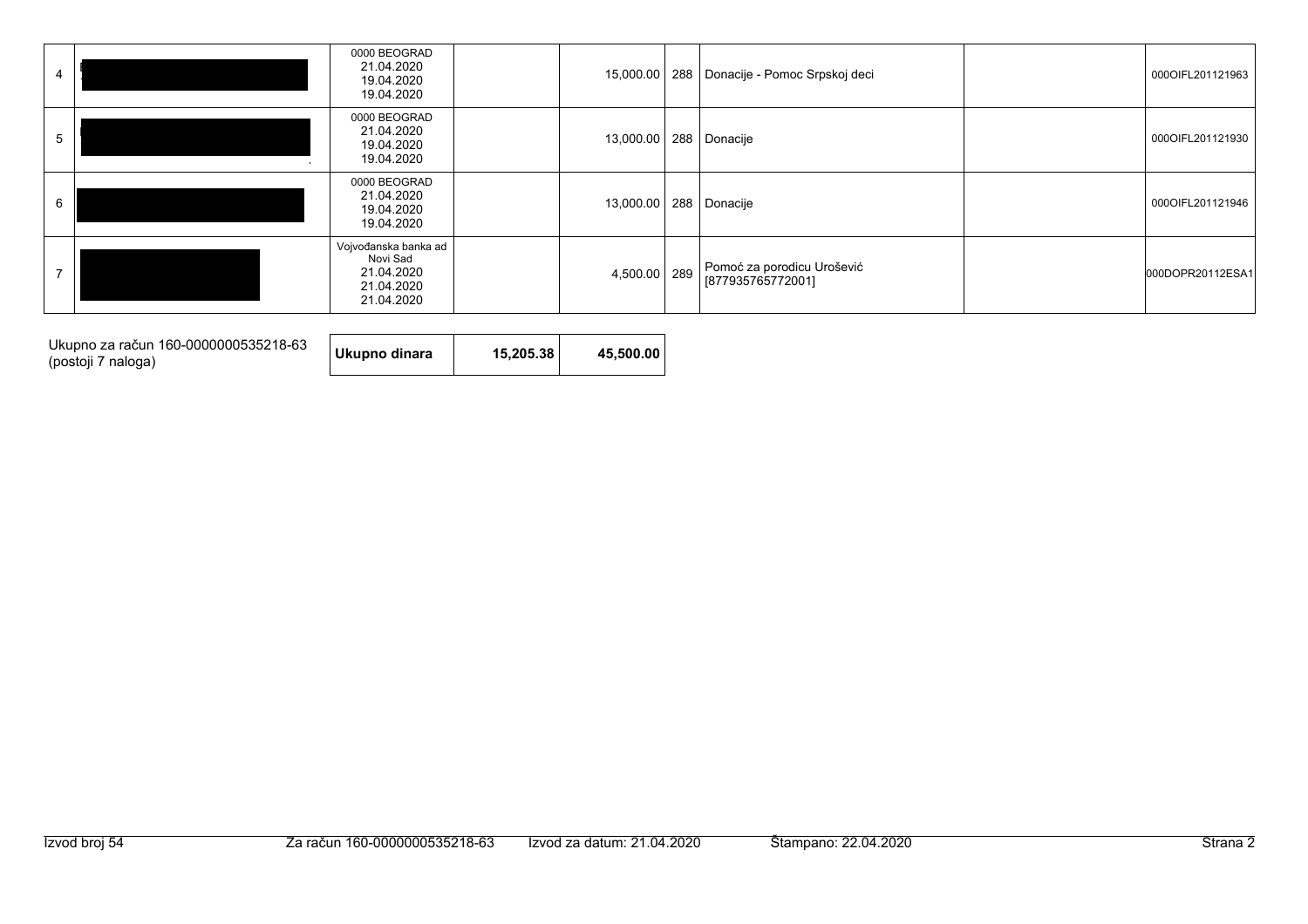

#### STANJE I PROMENE SREDSTAVA NA DAN 23.04.2020

#### **PSD DELIBLATSKA 15** 11000 BEOGRAD-NOVI BEOGRAD

### **STANJE**

|                  |                     | Dnevni Promet      | Novo stanje | Broj naloga |           |  |
|------------------|---------------------|--------------------|-------------|-------------|-----------|--|
| Prethodno stanje | potražuje<br>duguje |                    |             | zaduženje   | odobrenje |  |
| 108,780.71       | 0.00                | 104.98             | 108,885.69  |             |           |  |
|                  |                     | Raspoloživo stanje | 108,885.69  |             |           |  |

Matični broj 28272464 poreski broj 111254698

160-0000000535218-63

|      | Naziv i sedište primaoca - platioca | Poreklo naloga                                         |           | <b>Iznos</b> |       |                    |                           |                  |
|------|-------------------------------------|--------------------------------------------------------|-----------|--------------|-------|--------------------|---------------------------|------------------|
| nal. |                                     | Datum prijema                                          |           |              | Šifra | Svrha doznake      | Poziv na broj (zaduženje) | Podaci za        |
| br.  | broj računa                         | Datum knjiženja                                        | zaduženje | odobrenje    |       |                    | Poziv na broj (odobrenje) | reklamaciju      |
|      |                                     | Datum valute                                           |           |              |       |                    |                           |                  |
|      |                                     | 0000 BEOGRAD<br>23.04.2020<br>23.04.2020<br>23.04.2020 |           | 92.47        | 288   | Pomoć Srpskoj Deci |                           | 000OIFL201149657 |
|      |                                     | 0000 BEOGRAD<br>23.04.2020<br>23.04.2020<br>23.04.2020 |           | 12.51        | 288   | Pomoć Srpskoj Deci |                           | 000OIFL201148994 |

| Ukupno za račun 160-0000000535218-63<br>(postoji 2 naloga) | Ukupno dinara |  | 104.98 |
|------------------------------------------------------------|---------------|--|--------|
|------------------------------------------------------------|---------------|--|--------|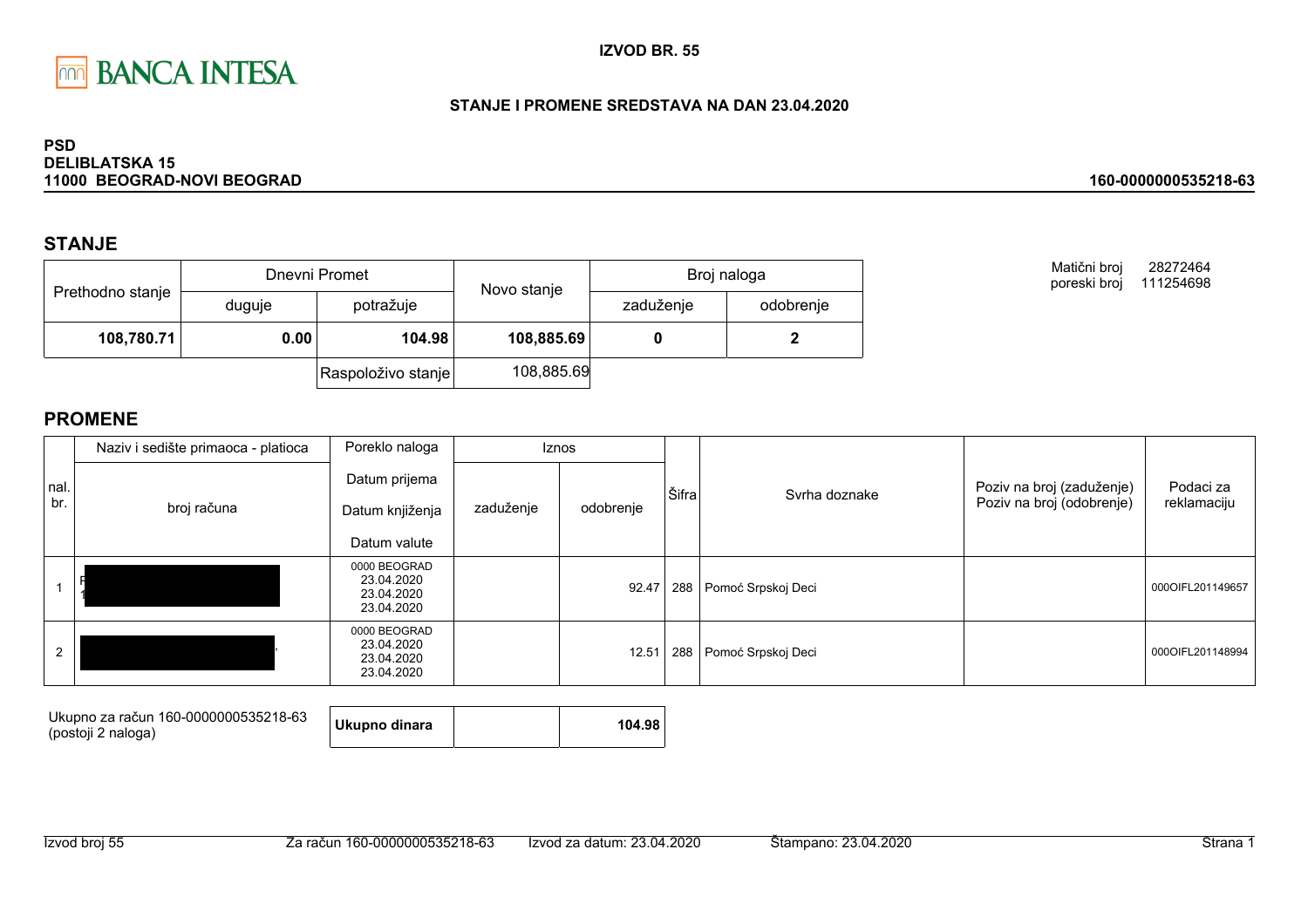

#### STANJE I PROMENE SREDSTAVA NA DAN 24.04.2020

#### **PSD DELIBLATSKA 15** 11000 BEOGRAD-NOVI BEOGRAD

### **STANJE**

|                  |           | Dnevni Promet      | Novo stanje | Broj naloga |           |  |
|------------------|-----------|--------------------|-------------|-------------|-----------|--|
| Prethodno stanje | duguje    | potražuje          |             | zaduženje   | odobrenje |  |
| 108,885.69       | 11,959.51 | 0.00               | 96,926.18   |             |           |  |
|                  |           | Raspoloživo stanje | 96,926.18   |             |           |  |

Matični broj 28272464 poreski broj 111254698

160-0000000535218-63

|      | Naziv i sedište primaoca - platioca                          | Poreklo naloga                                                 |           | <b>Iznos</b> |       |                                                        |                           |                  |
|------|--------------------------------------------------------------|----------------------------------------------------------------|-----------|--------------|-------|--------------------------------------------------------|---------------------------|------------------|
| nal. |                                                              | Datum prijema                                                  |           |              | Šifra | Syrha doznake                                          | Poziv na broj (zaduženje) | Podaci za        |
| br.  | broj računa                                                  | Datum knjiženja                                                | zaduženje | odobrenje    |       |                                                        | Poziv na broj (odobrenje) | reklamaciju      |
|      |                                                              | Datum valute                                                   |           |              |       |                                                        |                           |                  |
|      | SZGR Cutura, Karadjordjeva 53,-<br>205-0000000010650-51      | 999905 OfficeBanking<br>24.04.2020<br>24.04.2020<br>24.04.2020 | 7,000.00  |              | 221   | Promet robe i usluga - akcija za porodicu<br>Rakicevic |                           | 955PLBE20115AL7V |
|      | Mercator-S d.o.o, Temerinski put 50,<br>105-0000000800114-49 | 999905 OfficeBanking<br>24.04.2020<br>24.04.2020<br>24.04.2020 | 4,959.51  |              | 221   | Promet robe i usluga - akcija za porodicu<br>Urosevic  | 331-PF-1 / 2020           | 955PLBE201158385 |

| Ukupno za račun 160-0000000535218-63<br>Ukupno dinara<br>(postoji 2 naloga) | 11,959.51 |  |
|-----------------------------------------------------------------------------|-----------|--|
|-----------------------------------------------------------------------------|-----------|--|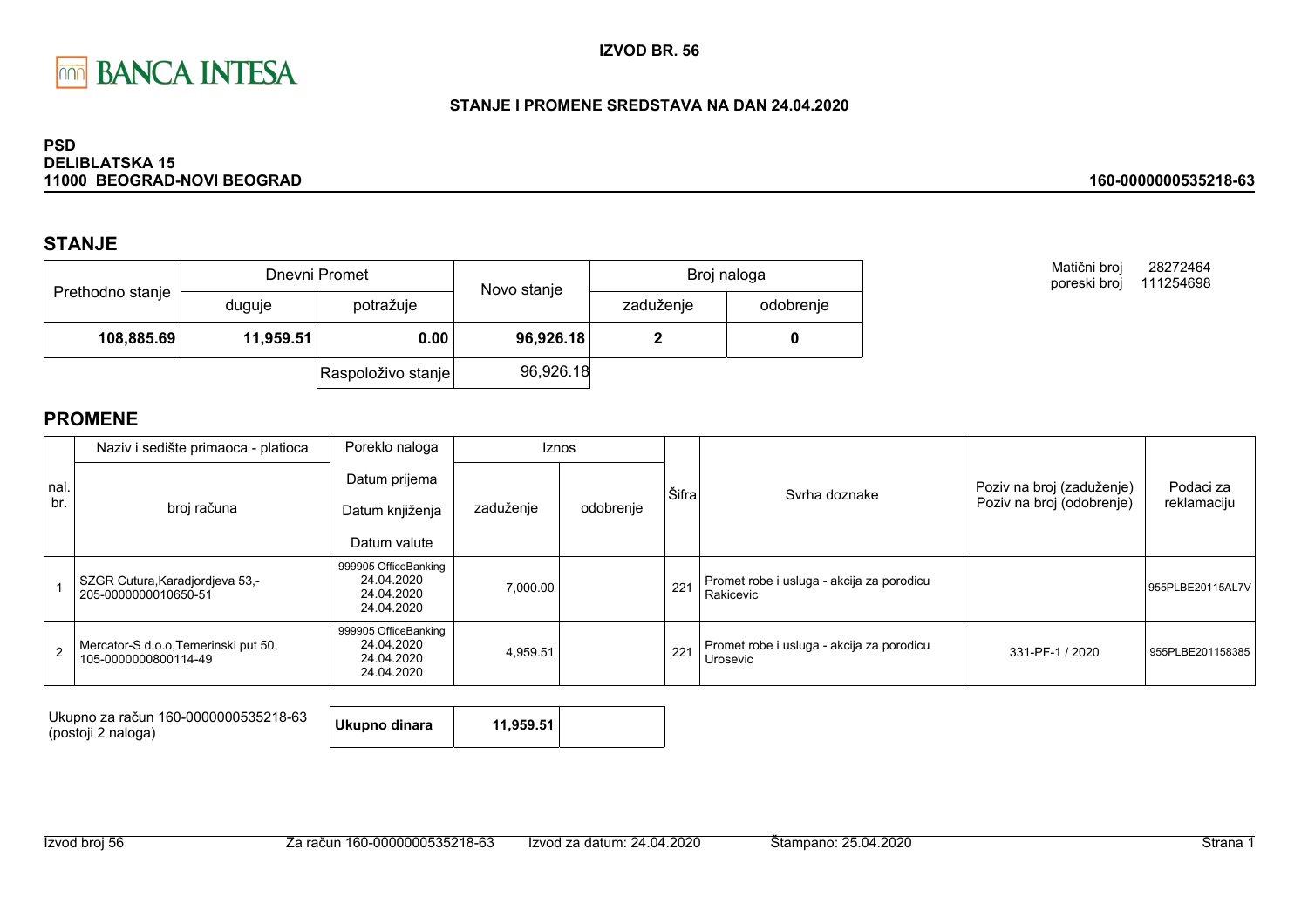

### STANJE I PROMENE SREDSTAVA NA DAN 27.04.2020

#### **PSD DELIBLATSKA 15** 11000 BEOGRAD-NOVI BEOGRAD

### **STANJE**

|                  |        | Dnevni Promet      | Novo stanje | Broj naloga |           |  |
|------------------|--------|--------------------|-------------|-------------|-----------|--|
| Prethodno stanje | duguje | potražuje          |             | zaduženje   | odobrenje |  |
| 96,926.18        | 0.00   | 14,874.26          | 111,800.44  |             |           |  |
|                  |        | Raspoloživo stanje | 111,760.11  |             |           |  |

Matični broj 28272464 poreski broj 111254698

160-0000000535218-63

|                | Naziv i sedište primaoca - platioca | Poreklo naloga                                                             |           | Iznos     |       |                            |                                                        |                          |
|----------------|-------------------------------------|----------------------------------------------------------------------------|-----------|-----------|-------|----------------------------|--------------------------------------------------------|--------------------------|
| nal.<br>br.    | broj računa                         | Datum prijema<br>Datum knjiženja<br>Datum valute                           | zaduženje | odobrenje | Šifra | Syrha doznake              | Poziv na broj (zaduženje)<br>Poziv na broj (odobrenje) | Podaci za<br>reklamaciju |
|                |                                     | Vojvođanska banka ad<br>Novi Sad<br>27.04.2020<br>27.04.2020<br>27.04.2020 |           | 4,000.00  | 189   | Donacija [822289652522001] | PP-0037522063                                          | 000DOPR20118CGTF         |
| $\overline{2}$ |                                     | Vojvođanska banka ad<br>Novi Sad<br>27.04.2020<br>27.04.2020<br>27.04.2020 |           | 4,000.00  | 189   | Donacija [822289677484001] | PP-0037521763                                          | 000DOPR20118D2JV         |
| 3              |                                     | Vojvođanska banka ad<br>Novi Sad<br>27.04.2020<br>27.04.2020<br>27.04.2020 |           | 4,000.00  | 189   | Donacija [822289677485001] | PP-0037521962                                          | 000DOPR20118D2W5         |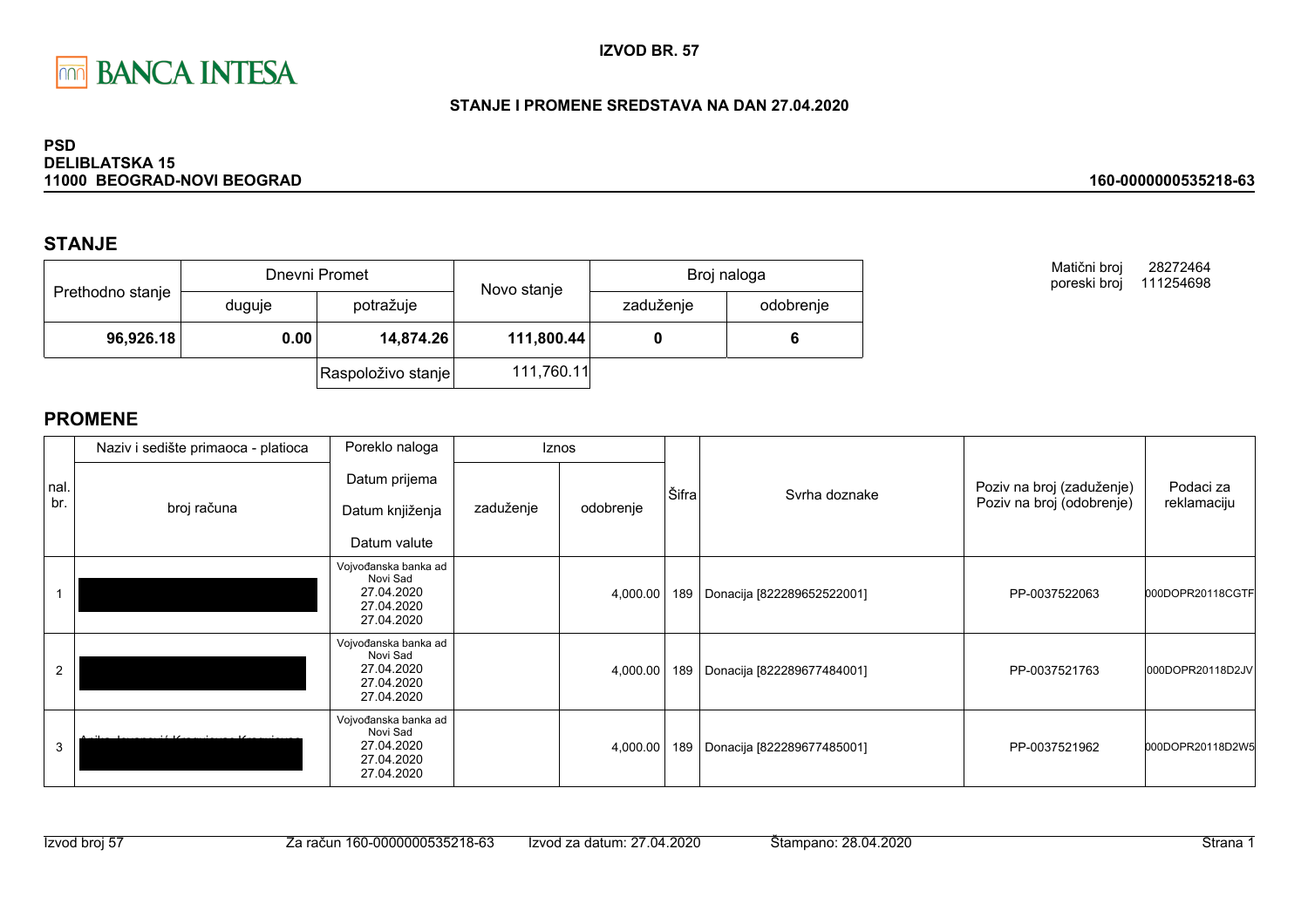|   | Eurobank ad Beograd<br>27.04.2020<br>27.04.2020<br>27.04.2020            | 2,340.00 189 | Transakcije po nalogu građana.<br>[87000010224662] | 00<br>00 | 000DOPR20118BPZM |
|---|--------------------------------------------------------------------------|--------------|----------------------------------------------------|----------|------------------|
| 5 | Raiffeisen banka ad<br>Beograd<br>27.04.2020<br>27.04.2020<br>27.04.2020 |              | 500.00 289 POMOC [5440201179848080]                |          | 000DOPR201189704 |
| 6 | 0000 BEOGRAD<br>27.04.2020<br>26.04.2020<br>26.04.2020                   |              | 34.26   288   Pomoć Srpskoj Deci                   |          | 000OIFL201181784 |

| Ukupno za račun 160-0000000535218-63<br>(postoji 6 naloga) | Ukupno dinara | 14.874.26 |
|------------------------------------------------------------|---------------|-----------|

| Nerealizovani nalozi / Rezervisana sredstva |                                                |       |                |  |  |  |  |
|---------------------------------------------|------------------------------------------------|-------|----------------|--|--|--|--|
| Opis                                        | Ukupan iznos<br>Broj naloga<br><b>Napomena</b> |       |                |  |  |  |  |
| Rezervisana sredstva                        |                                                | 40.33 | Ceka izvršenie |  |  |  |  |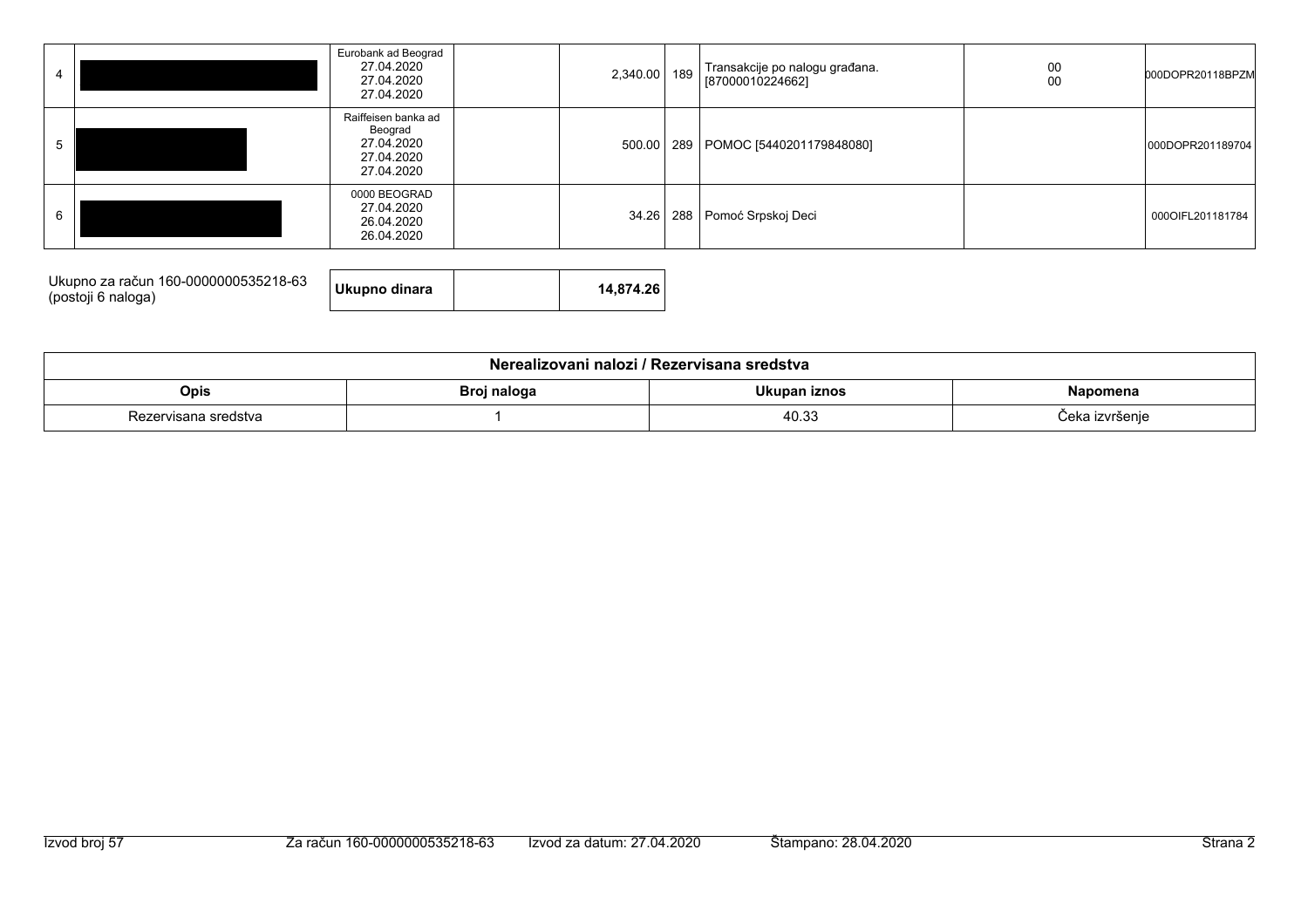

#### STANJE I PROMENE SREDSTAVA NA DAN 28.04.2020

#### **PSD DELIBLATSKA 15** 11000 BEOGRAD-NOVI BEOGRAD

### **STANJE**

|                  |          | Dnevni Promet      | Novo stanje | Broj naloga |           |  |
|------------------|----------|--------------------|-------------|-------------|-----------|--|
| Prethodno stanje | duguje   | potražuje          |             | zaduženje   | odobrenje |  |
| 111,800.44       | 9,979.31 | 6,000.00           | 107,821.13  |             |           |  |
|                  |          | Raspoloživo stanje | 107,780.80  |             |           |  |

Matični broj 28272464 poreski broj 111254698

160-0000000535218-63

|             | Naziv i sedište primaoca - platioca                                   | Poreklo naloga                                                                                | <b>Iznos</b> |           |       |                                                          |                           |                  |
|-------------|-----------------------------------------------------------------------|-----------------------------------------------------------------------------------------------|--------------|-----------|-------|----------------------------------------------------------|---------------------------|------------------|
| nal.<br>br. |                                                                       | Datum prijema                                                                                 |              |           | Šifra | Svrha doznake                                            | Poziv na broj (zaduženje) | Podaci za        |
|             | broj računa                                                           | Datum knjiženja                                                                               | zaduženje    | odobrenje |       |                                                          | Poziv na broj (odobrenje) | reklamaciju      |
|             |                                                                       | Datum valute                                                                                  |              |           |       |                                                          |                           |                  |
|             | DELHAIZE SERBIA d.o.o, Jurija Gagarina<br>14.<br>275-0000220023624-08 | 999905 OfficeBanking<br>28.04.2020<br>28.04.2020<br>28.04.2020                                | 9,979.31     |           | 221   | Promet robe i usluga - akcija za porodicu<br>Andjelkovic | 213-152-51                | 955PLBE20118ARXW |
|             |                                                                       | <b>KOMERCIJALNA</b><br>BANKA A.D.<br><b>BEOGRAD</b><br>28.04.2020<br>28.04.2020<br>28.04.2020 |              | 6,000.00  | 289   | [n:9001018644893]Za Nemanju Apostolovic                  |                           | 000PRNI20119A1DO |

| Ukupno za račun 160-0000000535218-63<br>(postoji 2 naloga) | Ukupno dinara | 9.979.31 | 6.000.00 |
|------------------------------------------------------------|---------------|----------|----------|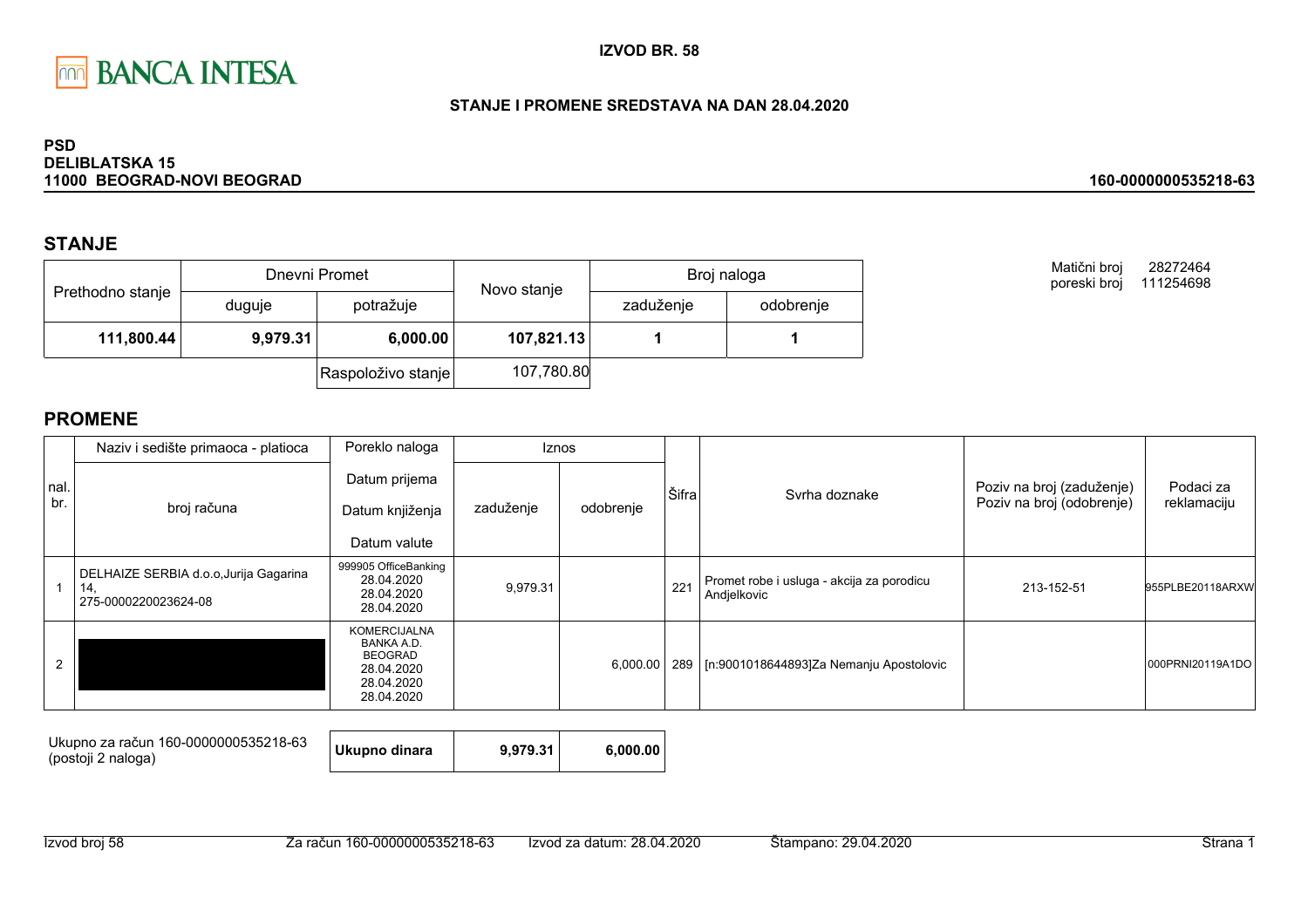| Nerealizovani nalozi / Rezervisana sredstva |             |              |                        |  |  |  |  |  |
|---------------------------------------------|-------------|--------------|------------------------|--|--|--|--|--|
| Opis                                        | Broj naloga | Ukupan iznos | Napomena               |  |  |  |  |  |
| Rezervisana sredstva                        |             | 40.33        | <i>ù</i> eka izvršenje |  |  |  |  |  |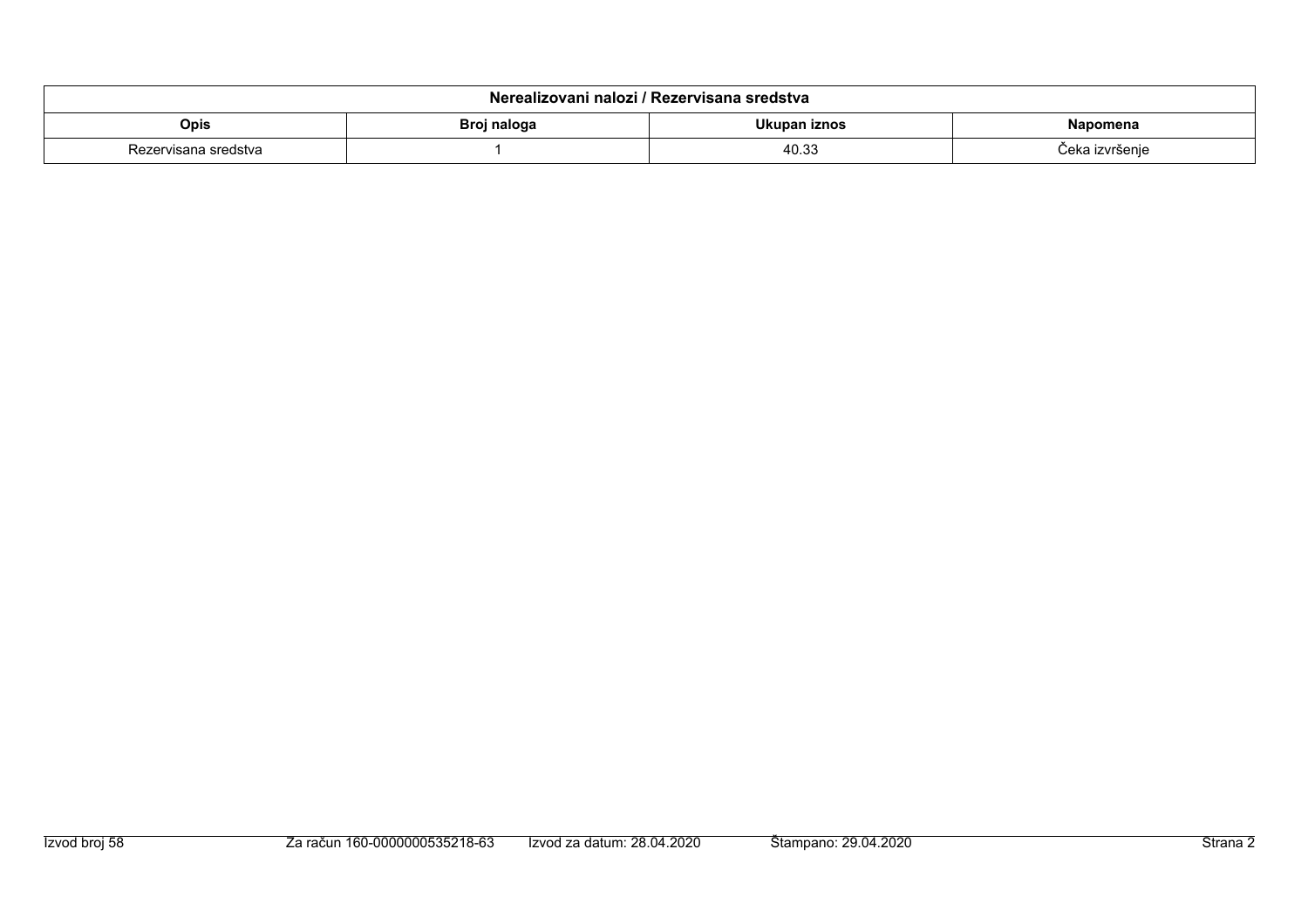

### STANJE I PROMENE SREDSTAVA NA DAN 29.04.2020

#### **PSD DELIBLATSKA 15** 11000 BEOGRAD-NOVI BEOGRAD

### **STANJE**

|                  |        | Dnevni Promet      | Novo stanje | Broj naloga |           |  |
|------------------|--------|--------------------|-------------|-------------|-----------|--|
| Prethodno stanje | duguje | potražuje          |             | zaduženje   | odobrenje |  |
| 107,821.13       | 40.33  | 1,060.33           | 108,841.13  |             |           |  |
|                  |        | Raspoloživo stanje | 108,841.13  |             |           |  |

**PROMENE** 

|             | Naziv i sedište primaoca - platioca                                                | Poreklo naloga                                                                                           | <b>Iznos</b> |           |       |                                                                                |                                                        |                          |
|-------------|------------------------------------------------------------------------------------|----------------------------------------------------------------------------------------------------------|--------------|-----------|-------|--------------------------------------------------------------------------------|--------------------------------------------------------|--------------------------|
| nal.<br>br. | broj računa                                                                        | Datum prijema<br>Datum knjiženja<br>Datum valute                                                         | zaduženje    | odobrenje | Šifra | Svrha doznake                                                                  | Poziv na broj (zaduženje)<br>Poziv na broj (odobrenje) | Podaci za<br>reklamaciju |
|             | Banca Intesa AD Beograd, Milentija<br>Popovića 7b, Beograd<br>160-0000000090824-77 | 005108 Novi Beograd,<br>Milentija Popovića 7b<br>29.04.2020<br>29.04.2020<br>29.04.2020                  | 39.00        |           | 221   | Naknada za bezgotovinske naloge platnog<br>prometa za biznis kartice           | 1299527343,29-APR-20<br>108CHGR20120003P,UU00005       | 108CHGR20120003P         |
| 2           | Banca Intesa AD Beograd, Milentija<br>Popovića 7b, Beograd<br>160-0000000090824-77 | 005108 Novi Beograd,<br>Milentija Popovića 7b<br>29.04.2020<br>29.04.2020<br>29.04.2020                  | 1.33         |           | 284   | SRĐAN SAVIĆ, debitna kartica<br>EX9281VEB0097851968, PLOTUN<br>DOO,KRUSEVAC,RS | 1299527343,29-APR-20<br>108NPAR20118AD9P,UU00005       | 108NPAR20118AD9P         |
| 3           |                                                                                    | Agroindustrijsko<br>komercijalna banka<br>AIK Banka ad Beograd<br>29.04.2020<br>29.04.2020<br>29.04.2020 |              | 1,000.00  | 289   | POMOC SRPSKOJ DECI<br>[5005201200781690]                                       |                                                        | 000DOPR201207798         |

#### 160-0000000535218-63

28272464

Matični broj

poreski broj 111254698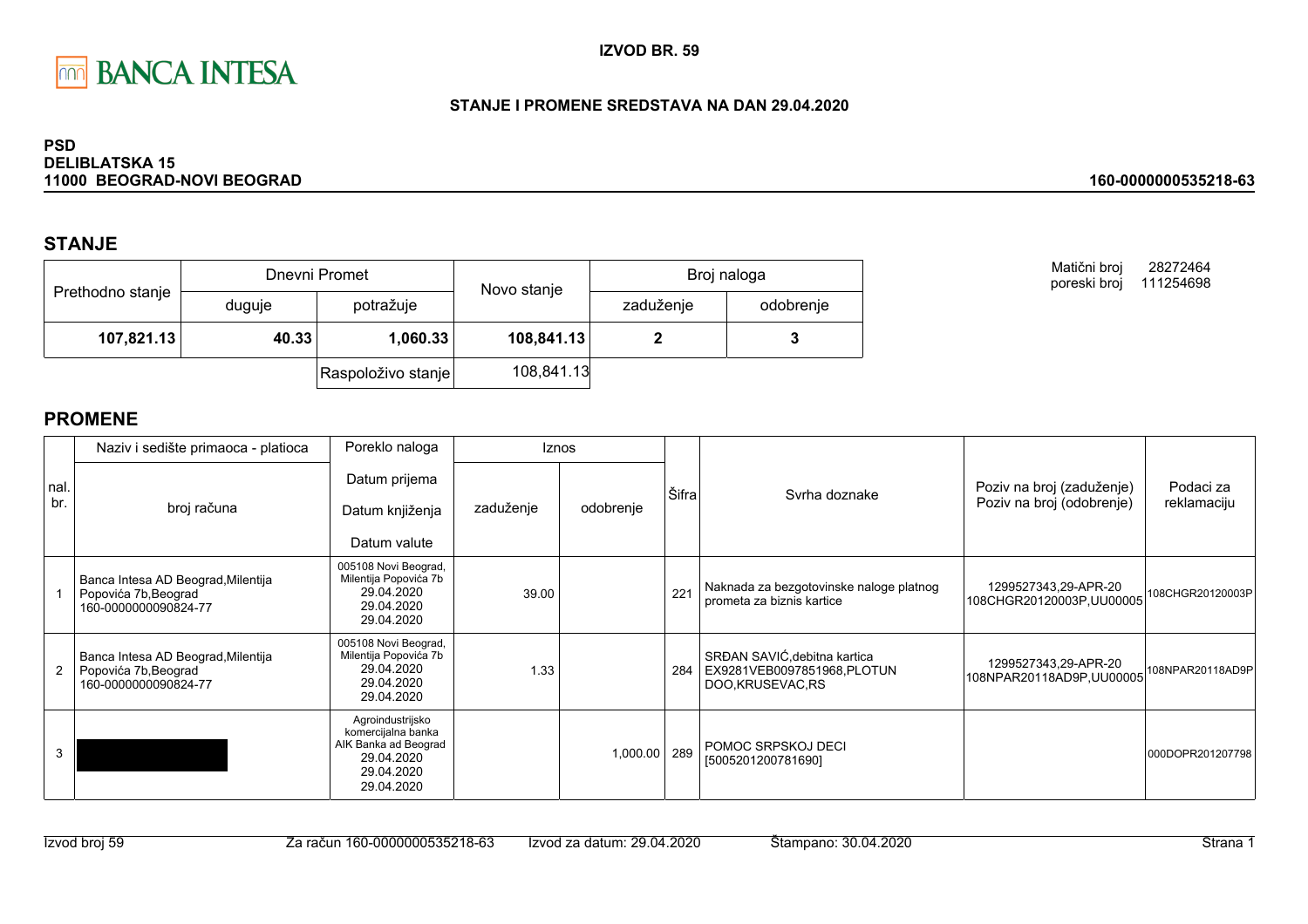|                                                                                    | 0000 BEOGRAD<br>29.04.2020<br>29.04.2020<br>29.04.2020                                  |  | 59.00   288   Pomoć Srpskoj Deci                                                            |                                                                    | 0000IFL201203767 |
|------------------------------------------------------------------------------------|-----------------------------------------------------------------------------------------|--|---------------------------------------------------------------------------------------------|--------------------------------------------------------------------|------------------|
| Banca Intesa AD Beograd, Milentija<br>Popovića 7b, Beograd<br>160-0000000090824-77 | 005108 Novi Beograd,<br>Milentija Popovića 7b<br>29.04.2020<br>29.04.2020<br>29.04.2020 |  | SRĐAN SAVIĆ, debitna kartica<br>1.33 221   EX9281VEB0097851968, PLOTUN<br>I DOO KRUSEVAC RS | 108MRER201200001, UU00005 108MRER201200001<br>1299527343.29-APR-20 |                  |

Ukupno za račun 160-0000000535218-63<br>(postoji 5 naloga)

Ukupno dinara 40.33 1,060.33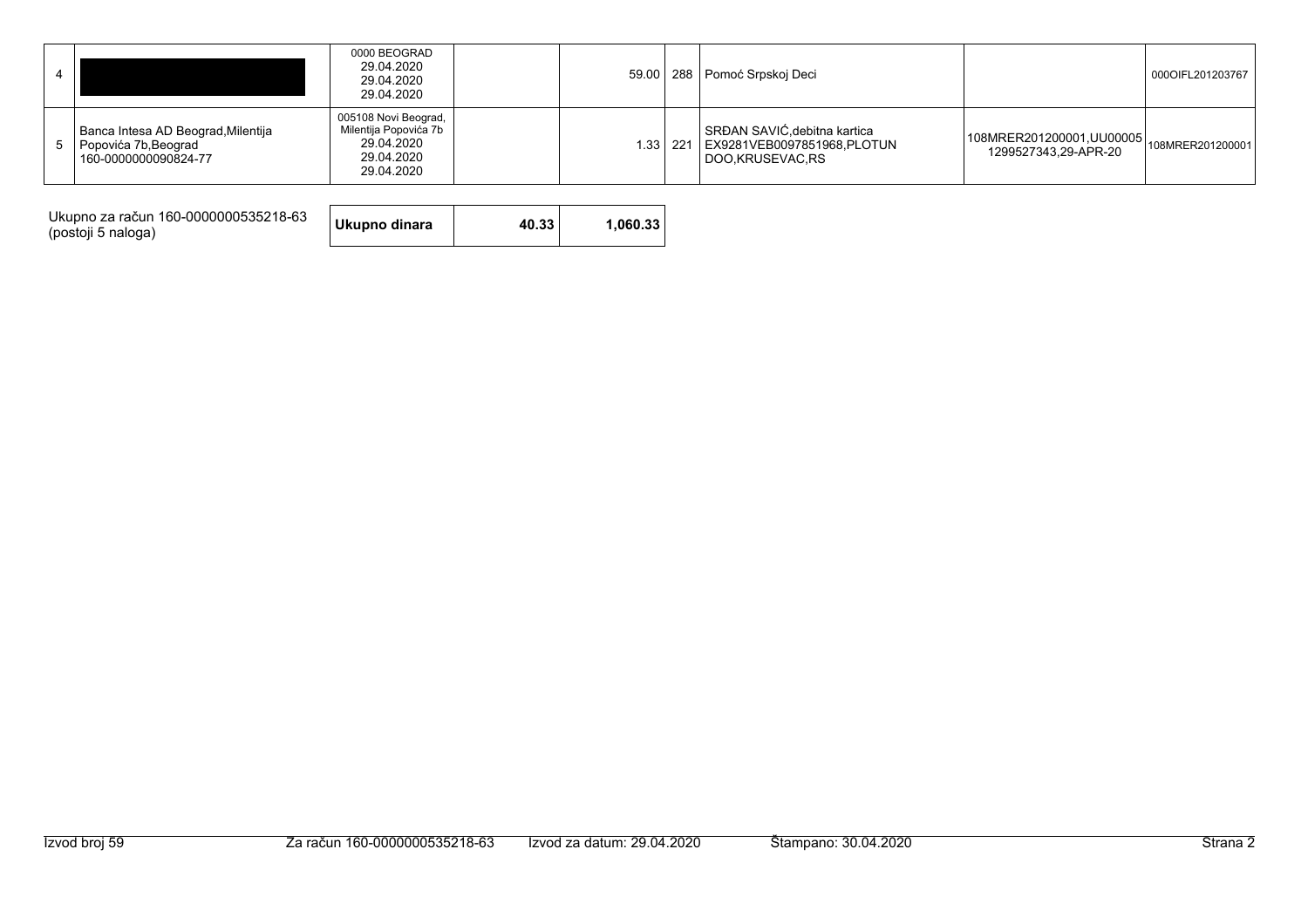

### STANJE I PROMENE SREDSTAVA NA DAN 30.04.2020

#### **PSD DELIBLATSKA 15** 11000 BEOGRAD-NOVI BEOGRAD

## **STANJE**

|                  |           | Dnevni Promet      | Novo stanje | Broj naloga |           |  |
|------------------|-----------|--------------------|-------------|-------------|-----------|--|
| Prethodno stanje | duguje    | potražuje          |             | zaduženje   | odobrenje |  |
| 108,841.13       | 10,723.87 | 0.00               | 98,117.26   |             | 0         |  |
|                  |           | Raspoloživo stanje | 98,117.26   |             |           |  |

|                                                | Matični broj<br>poreski broj | 28272464<br>111254698 |        |
|------------------------------------------------|------------------------------|-----------------------|--------|
| Obračun provizije za usluge platnog prometa    |                              |                       |        |
| Period                                         |                              | 2020.04.22-2020.04.30 |        |
| Ukupna provizija                               |                              |                       | 625.00 |
| Bezgotovinski nalozi                           |                              |                       | 220.00 |
| Uplate / Isplate                               |                              |                       |        |
| Prov. za vođenje rač.                          |                              |                       | 405.00 |
| OsloboÄ'eno poreza po Ä?lanu 25. Zakona o PDV. |                              |                       |        |

160-0000000535218-63

|            | Naziv i sedište primaoca - platioca                                                | Poreklo naloga                                                                          | <b>Iznos</b> |           |       |                                                                                             |                                                        |                          |
|------------|------------------------------------------------------------------------------------|-----------------------------------------------------------------------------------------|--------------|-----------|-------|---------------------------------------------------------------------------------------------|--------------------------------------------------------|--------------------------|
| nal<br>br. | broj računa                                                                        | Datum prijema<br>Datum knjiženja<br>Datum valute                                        | zaduženje    | odobrenje | Šifra | Syrha doznake                                                                               | Poziv na broj (zaduženje)<br>Poziv na broj (odobrenje) | Podaci za<br>reklamaciju |
|            | DELHAIZE SERBIA d.o.o, Jurija Gagarina<br>14.<br>275-0000220023624-08              | 999905 OfficeBanking<br>30.04.2020<br>30.04.2020<br>30.04.2020                          | 9,998.87     |           | 221   | Promet robe i usluga - akcija za porodicu<br>Djuric                                         | 213-337-11                                             | 955PLBE20121A1GA         |
|            | Banca Intesa AD Beograd, Milentija<br>Popovića 7b, Beograd<br>160-0000000090824-77 | 005108 Novi Beograd,<br>Milentija Popovića 7b<br>30.04.2020<br>30.04.2020<br>30.04.2020 | 405.00       |           | 221   | Naknada za mesečno održavanje računa                                                        | 160000000053521863                                     | 108MEPLRSDL00001         |
| 3          | Banca Intesa AD Beograd, Milentija<br>Popovića 7b, Beograd<br>160-0000000090824-77 | 005108 Novi Beograd,<br>Milentija Popovića 7b<br>30.04.2020<br>30.04.2020<br>30.04.2020 | 220.00       |           | 221   | OBRAČUN TARIFE NA USLUGE PLATNOG<br>PROMETA ZA PERIOD: OD - 22-apr-2020<br>DO - 30-apr-2020 | 160000000053521863                                     | 108PLTR201210914         |